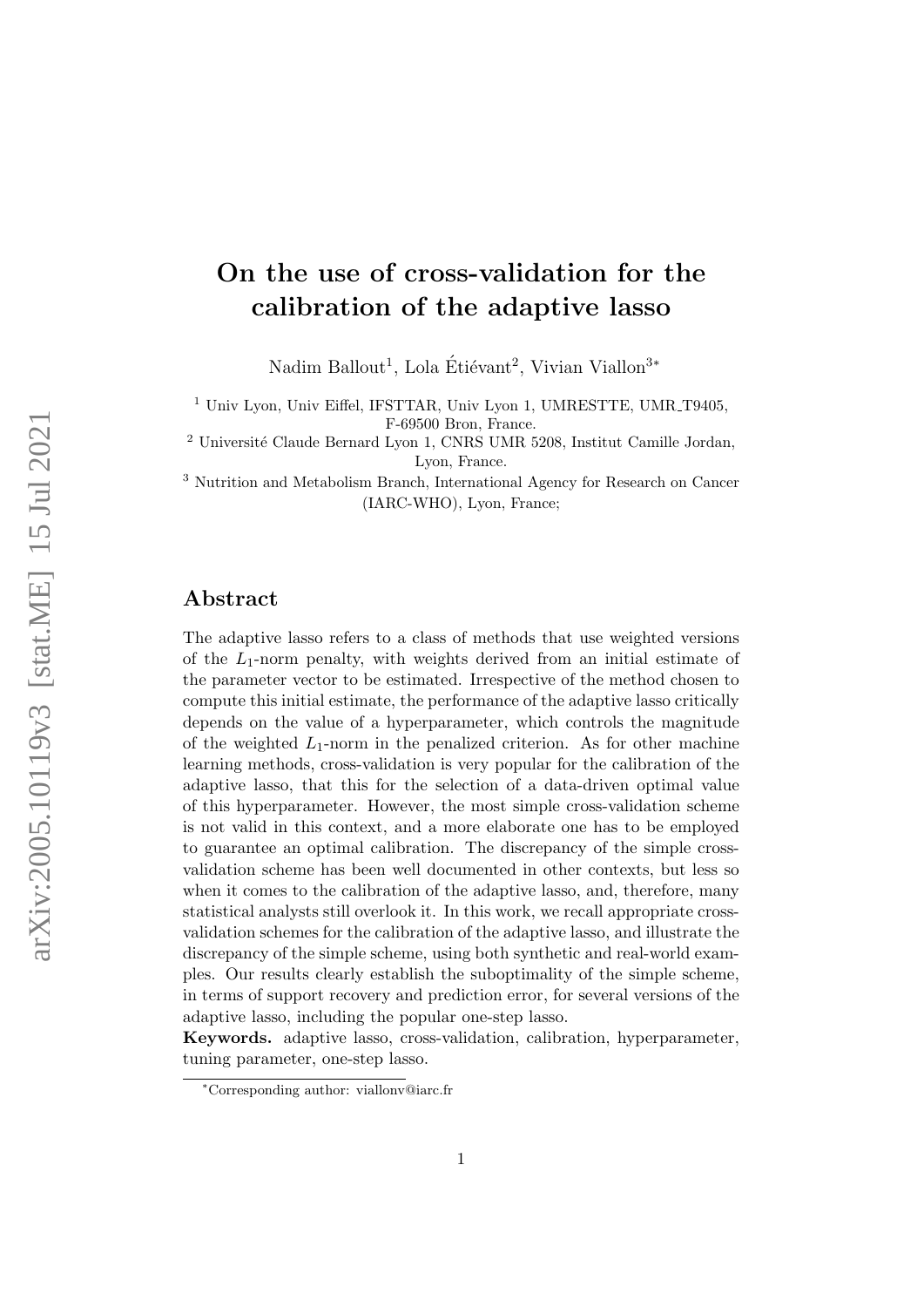### 1 Introduction

High dimensional data are characterized by a number  $p$  of variables larger, or at least not significantly lower, than sample size  $n$ . They have become ubiquitous in many fields, including biology, medicine, sociology, and economy [\(Giraud, 2014\)](#page-18-0). Their analysis raises a number of statistical challenges [\(Fan and Li, 2006,](#page-18-1) [Hastie et al., 2009\)](#page-18-2), usually summarized under the term "curse of dimensionality". Consequently, it has attracted a lot of attention in the statistical literature over the past decades (Bühlmann and van [De Geer, 2011,](#page-17-0) [Donoho et al., 2000,](#page-18-3) [Fan and Li, 2006,](#page-18-1) [Hastie et al., 2009,](#page-18-2) [2015\)](#page-18-4). In particular, a variety of approaches based on the optimization of penalized versions of the log-likelihood have been developed, to estimate the true parameter vector  $\boldsymbol{\beta}^* = (\beta_1^*, \dots, \beta_p^*)^T \in \mathbb{R}^p$  under high-dimensional parametric regression models [\(Huang et al., 2008a,](#page-19-0) [Tibshirani, 1996\)](#page-19-1). These approaches use a penalty term whose strength is controlled by a hyperparameter – or tuning parameter – and that is added to the loss-function so that the estimation can take advantage of some expected property of the true parameter vector  $\beta^*$ . For example, when  $\beta^*$  is expected to be sparse, popular approaches rely on the use of  $L_q$  penalties, for some  $q \leq 1$ . Among such approaches, the arguably most popular one is the lasso, which uses an  $L_1$ norm penalty. Extensions such as the group lasso [\(Jacob et al., 2009\)](#page-19-2), fused lasso [\(Tibshirani et al., 2005\)](#page-20-0), generalized fused lasso [\(Viallon et al., 2016\)](#page-20-1), data shared lasso [\(Ballout et al., 2020,](#page-17-1) [Ballout and Viallon, 2019,](#page-17-2) [Gross and](#page-18-5) [Tibshirani, 2016,](#page-18-5) [Ollier and Viallon, 2017\)](#page-19-3), etc., rely on structured sparsity inducing norms, and can be used when some particular structured sparsity is expected in  $\beta^*$ .

We will here focus on another extension of the lasso, namely the adaptive lasso (Bühlmann and van De Geer, 2011, [Zou, 2006\)](#page-20-2). It refers to a class of methods where the L<sub>1</sub>-norm  $\|\boldsymbol{\beta}\|_1 = \sum_{j=1}^p |\beta_j|$  used in the standard lasso is replaced by a weighted version  $\sum_{j=1}^{p} w_j |\beta_j|$ . Weights  $w_j \geq 0$  are typically data-driven, of the form  $w_j = 1/(\tilde{\beta}_j + \varepsilon)$ , with  $\varepsilon \geq 0$  and  $(\tilde{\beta}_j)_{1 \leq j \leq p}$  some initial estimates of the parameters  $(\beta_j^*)_{1 \leq j \leq p}$ . Three popular versions of the adaptive lasso will be considered in this work:  $(i)$  the original adaptive lasso introduced by [Zou](#page-20-2) [\(2006\)](#page-20-2), where weights are derived from Ordinary Least Squares  $(OLS)$  estimates;  $(ii)$  the version proposed by Bühlmann and [Meier](#page-17-3)  $(2008)$ , where weights are computed from lasso estimates; and  $(iii)$ the version proposed by [Zhang et al.](#page-20-3) [\(2008\)](#page-20-3), where weights are computed from ridge estimates. In the rest of this article, the original adaptive lasso introduced by [Zou](#page-20-2) [\(2006\)](#page-20-2) will be referred to as the ols-adaptive lasso, the one proposed by [Zhang et al.](#page-20-3) [\(2008\)](#page-20-3) as the ridge-adaptive lasso, while we will refer to the method described in Bühlmann and Meier  $(2008)$  as the one-step lasso, following their terminology.

The adaptive lasso is very popular in practice. First, it can be implemented very easily and efficiently using algorithms originally developed for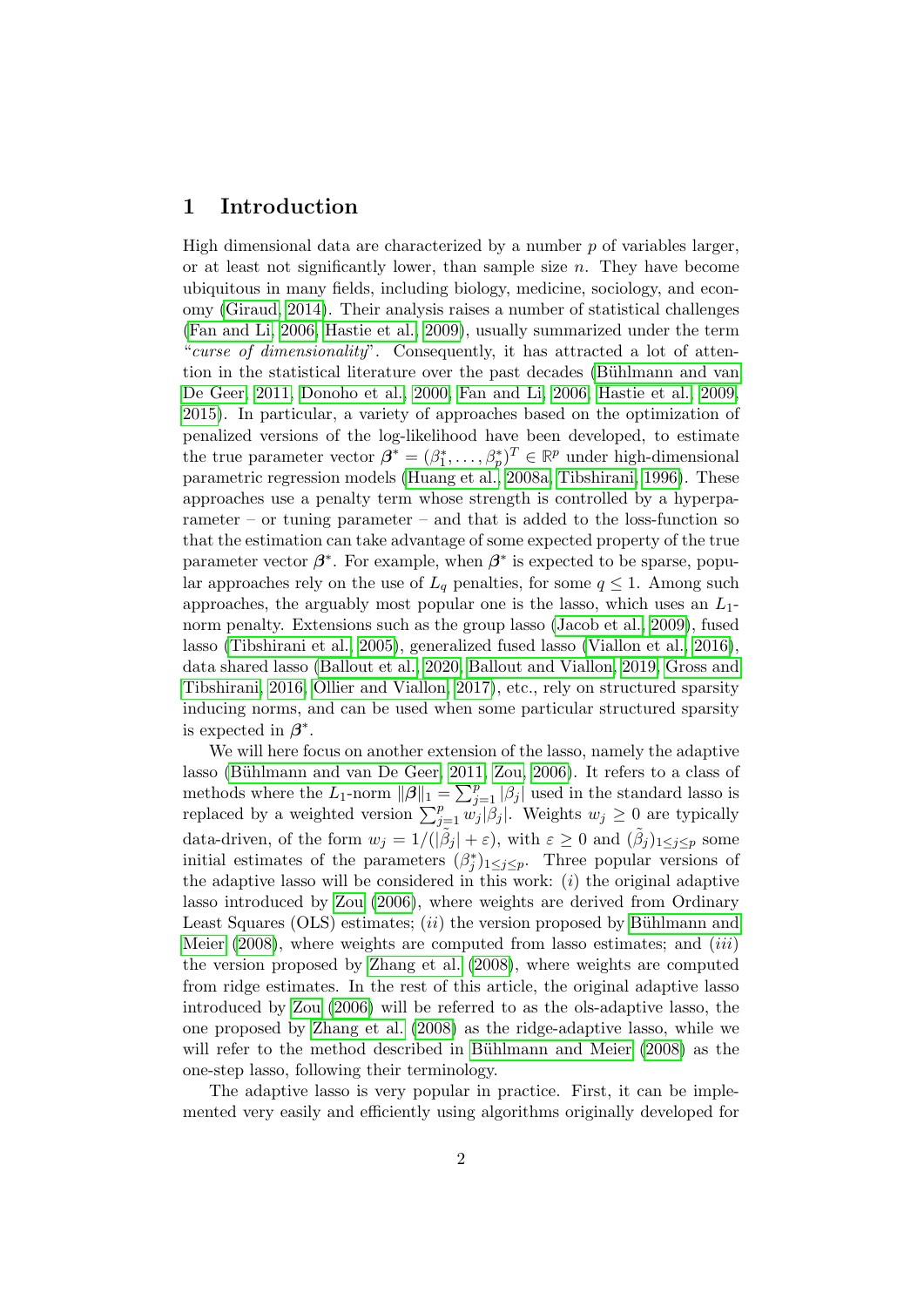the lasso, such as the glmnet R package [\(Friedman et al., 2010\)](#page-18-6). Second, it has been shown to usually outperform the lasso. For example, in the fixed  $p$  case, [Zou](#page-20-2) [\(2006\)](#page-20-2) established that the lasso estimates do not enjoy the asymptotic oracle property (in the sense of [Fan and Li](#page-18-1) [\(2006\)](#page-18-1)), while the ols-adaptive lasso estimates do under mild conditions on the value of the hyperparameter that controls the strength of the weighted  $L_1$ -norm penalty. In addition, conditions ensuring support recovery in the non-asymptotic framework (which especially allows the study of the  $p \gg n$  case) are weaker for the one-step lasso than for the lasso; see, e.g., Corollaries 7.8-7.9 and Section 2.8.3, in Bühlmann and van De Geer [\(2011\)](#page-17-0).

As for other penalized approaches, the theoretical and empirical performance of the adaptive lasso critically depends on the value of the hyperparameter. Its optimal value involves unknown quantities, such as the variance of the noise under linear regression models, but also unknown constants related to the compatibility and irrepresentability conditions of the design matrix (Bühlmann and van De Geer, 2011). Consequently, the practical selection of the tuning parameter, or calibration, also has attracted a lot of attention in the statistical literature [\(Arlot, 2019,](#page-17-4) [Chen and Chen, 2008,](#page-18-7) [Chichignoud et al., 2016,](#page-18-8) [Giacobino et al., 2017\)](#page-18-9). Cross-validation is among the most commonly used strategies for the calibration of the adaptive lasso, and more generally of many statistical and machine learning methods; see, e.g., Chapter 7 in [Hastie et al.](#page-18-2) [\(2009\)](#page-18-2). See also [Arlot](#page-17-5) [\(2008\)](#page-17-5), [Arlot and](#page-17-6) [Celisse](#page-17-6) [\(2010\)](#page-17-6). Several versions of cross-validation have been described in the literature, but the  $K$ -fold version is arguably the most popular one in practice [\(Hastie et al., 2009\)](#page-18-2).

Briefly, K-fold cross-validation first consists in partitioning the original sample  $D = (y_i, \mathbf{x}_i)_{1 \leq i \leq n}$  into  $K \geq 2$  balanced folds  $D^{(1)}, \ldots, D^{(K)}$ , with  $D = \bigcup_{k=1}^{K} D^{(k)}$ . Then, it consists of K steps, where at each step k, (i) the fold  $D^{(k)}$  is used as an "independent" test sample, while the remaining K − 1 folds  $D \setminus D^{(k)}$  are combined and jointly used as the training sample, (*ii*) the estimator  $\hat{\boldsymbol{\beta}}_k$  is computed on the training sample  $D \setminus D^{(k)}$ , and (*iii*) its prediction error, say Pred. $Err(D^{(k)}, \hat{\beta}_k)$ , is evaluated on the test sample  $D^{(k)}$ . The cross-validated prediction error is finally defined as the average of these K prediction errors:  $(1/K) \times \sum_k \text{Pred}.\text{Err}(D^{(k)}, \hat{\beta}_k)$ . We refer to [Bates](#page-17-7) [et al.](#page-17-7) [\(2021\)](#page-17-7) for additional details on the estimation of prediction error using cross-validation. This cross-validated prediction error can be used to assess the predictive performance of one estimator, or to compare the predictive performance among a set of estimators, or to select the tuning parameter by considering a set of estimators constructed with different values of the tuning parameter [\(Arlot and Celisse, 2010\)](#page-17-6). However, for the cross-validation to be valid, it is crucial that the full learning algorithm is run on the training sample only, or, in other words, that data from the test sample are not used during the learning stage at all. For example, it is well known that if some variable selection is involved in the learning algorithm under study, this step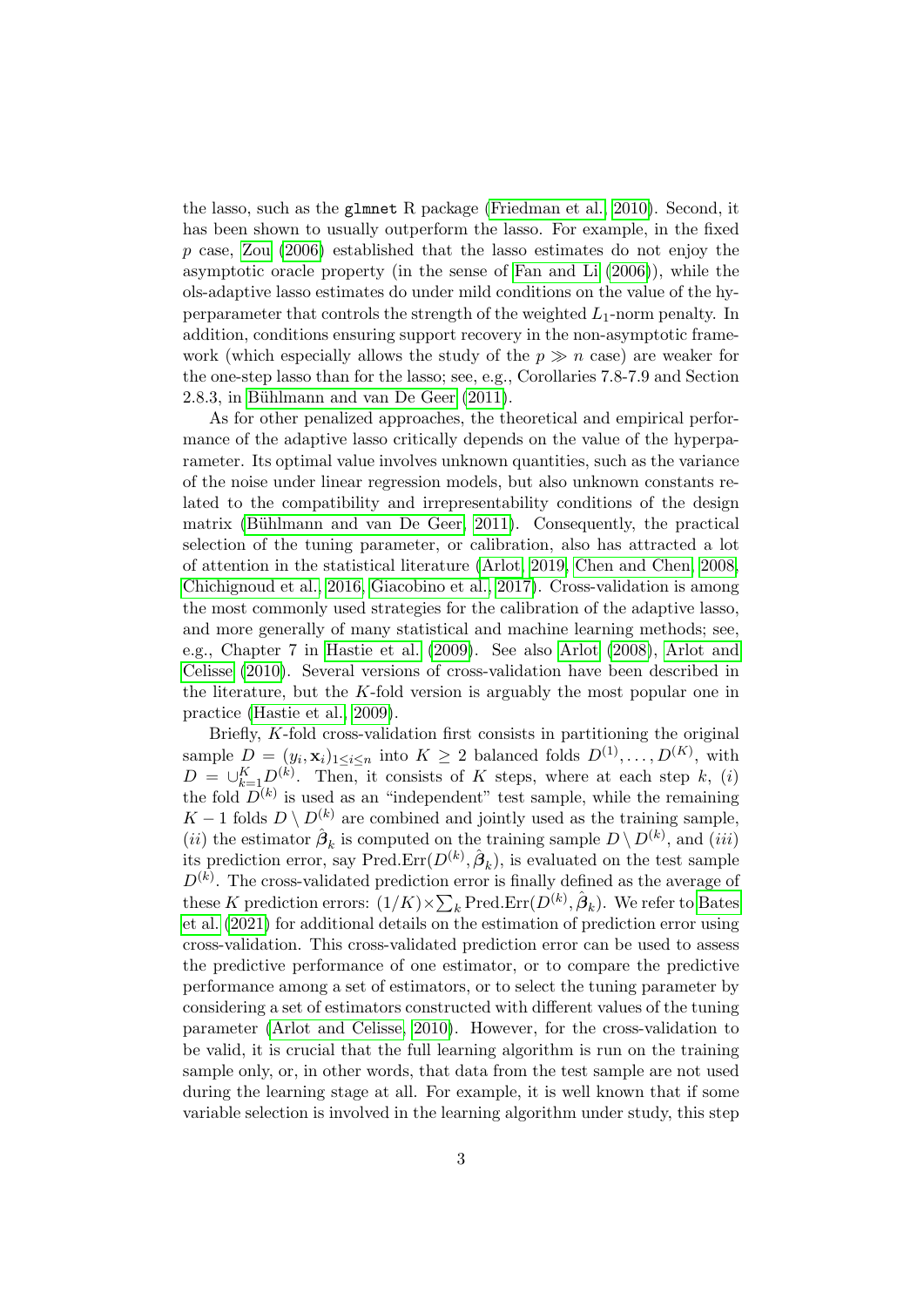has to be performed on the training sample only, and not on the full original sample [\(Hastie et al., 2009\)](#page-18-2).

The adaptive lasso algorithm is made of two steps, where the first one consists in computing the initial estimates  $(\tilde{\beta}_j)_{1 \leq j \leq p}$  (through OLS estimation, the lasso, or ridge for example), and the second one consists in computing the adaptive lasso estimate per se with weights derived from these initial estimates. From the principle of the K-fold cross-validation recalled above, both steps have to be performed on the training sample to guarantee the validity of the calibration of the adaptive lasso [\(Krstajic et al., 2014,](#page-19-4) [Stone, 1974\)](#page-19-5). Although this proper cross-validation scheme was described in the literature [\(He et al., 2019,](#page-19-6) Krämer et al., 2009), the discrepancy of a more naive cross-validation scheme, where initial estimates are first derived from the full sample, and then the cross-validation is applied to select the hyperparameter of the adaptive lasso (focusing on the second step only), has not been well described and documented in the literature. In particular, Krämer et al.  $(2009)$  do not mention this simple scheme at all, while [He et al.](#page-19-6) [\(2019\)](#page-19-6) simply note that the it leads to possibly large false discovery rates, without stressing that this scheme is fundamentally inappropriate in this case. Likewise, Bühlmann and Meier  $(2008)$  recommend the use of cross-validation for the calibration of the tuning parameters in their onestep lasso for both the initial and final estimators (which is fine if a proper cross-validation scheme is used), but they do not stress the inappropriateness of the simple scheme for calibrating the final estimator, nor do they describe an appropriate scheme. Finally, except for a few exceptions such as the adalasso function of the parcor (Krämer et al., 2009) and the cvlasso function of the lassopack package in STATA, proper implementations of the cross-validation for the adaptive lasso are lacking in publicly available adaptive lasso solvers. In particular, when using the popular glmnet R package [\(Friedman et al., 2010\)](#page-18-6), it is tempting to implement the simple, and in this case improper, scheme, by simply using the cv.glmnet function to select the hyperparameter of the adaptive lasso after computing the initial estimates (step 1) on the full sample. This improper cross-validation scheme, was used in the illustrative example of Section 2.8.1 of Bühlmann [and van De Geer](#page-17-0) [\(2011\)](#page-17-0), and can also be found in the original version of the adapt4pv R package [\(Courtois et al., 2021\)](#page-18-10). Consequently, many statistical analysts still seem to apply this improper cross-validation scheme for calibrating the adaptive lasso [\(Chang et al., 2020,](#page-18-11) [Dessie et al., 2021,](#page-18-12) [Pollard](#page-19-8) [et al., 2021\)](#page-19-8). As will be illustrated in Sections [2](#page-4-0) and [3,](#page-8-0) this generally leads to sub-optimal performance in terms of both support recovery and prediction accuracy.

The rest of the article is organized as follows. In Section [2,](#page-4-0) we start with a brief overview of the principles of the adaptive lasso, focusing on linear regression models for simplicity. Then, we illustrate the flaw of the simple K-fold cross-validation scheme when used for calibrating the adaptive lasso.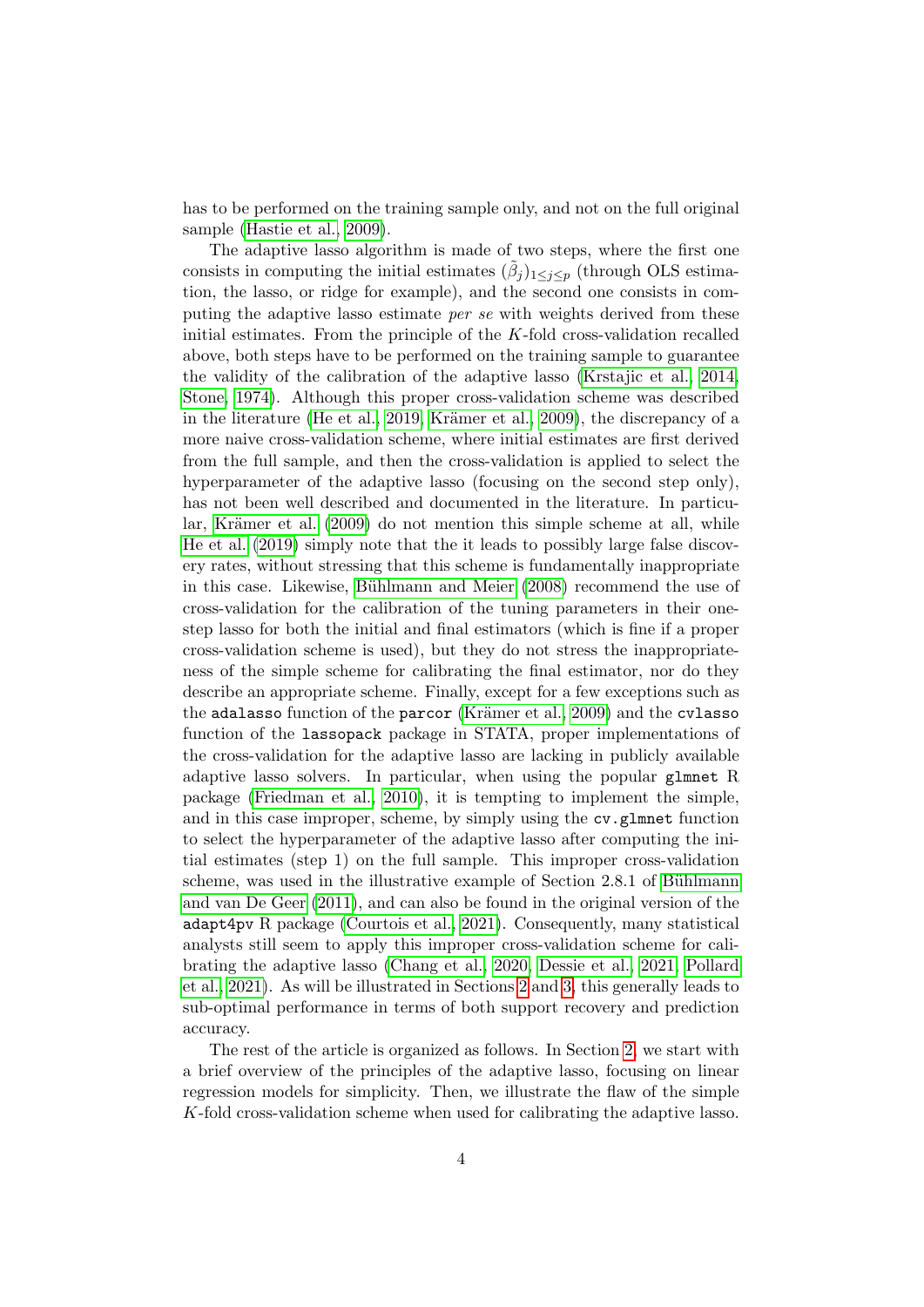A proper cross-validation scheme in this context is recalled and detailed in Section [3.](#page-8-0) In Section [4,](#page-12-0) we present results from a comprehensive simulation study where we empirically illustrate the suboptimality of the simple crossvalidation scheme, in terms of support recovery and prediction accuracy. In Section [5,](#page-15-0) we present results from an application on single-cell data. Concluding remarks are given in Section [6.](#page-16-0)

# <span id="page-4-0"></span>2 The adaptive lasso under the linear regression model

#### 2.1 Main notation and working model

As above, we will denote the sample size and the number of covariates by  $n$ and  $p$ , respectively. For simplicity, we will focus on linear regression models of the form

<span id="page-4-2"></span>
$$
y = X\beta^* + \xi,\tag{1}
$$

where  $\mathbf{y} = (y_1, \ldots, y_n)^T \in \mathbb{R}^n$  is the response vector,  $\mathbf{X} = (\mathbf{x}_1, \ldots, \mathbf{x}_n)^T \in$  $\mathbb{R}^{n \times p}$  is the design matrix,  $\boldsymbol{\beta}^* = (\beta_1^*, ..., \beta_p^*)^T \in \mathbb{R}^p$  is the *p*-dimensional vector of unknown parameters to be estimated, and  $\xi \in \mathbb{R}^n$  is some random noise. We further denote the support of  $\beta^*$  by  $J = \{j : \beta_j^* \neq 0\}.$ 

For any positive integer  $d \geq 1$ , and any vector  $\mathbf{u} \in \mathbb{R}^d$ , we will denote the usual Euclidian norm (or  $L_2$ -norm) by  $\|\mathbf{u}\|_2$ . We will let  $\mathbf{0}_d$  and  $\mathbf{1}_d$  be the vectors of size d with components all equal to 0 and 1 respectively, and  $I_d$  be the  $d \times d$  identity matrix. For any real matrix  $\mathbf{M} = (M_1, \dots, M_d) \in \mathbb{R}^{n \times d}$ , and any subset  $E \subseteq \{1, \ldots, d\}$ ,  $\mathbf{M}_E$  will denote the submatrix composed of the columns  $(M_i)_{i\in E}$ . We will further denote the cardinality of E by  $|E|$ .

Finally, for any sample  $D_0 = \{y_i, \mathbf{x}_i\}_{i \in I_0}$ , with  $I_0$  a given set of integers, and any estimator  $\hat{\boldsymbol{\beta}}$  of  $\boldsymbol{\beta}^*$ , we will denote by

$$
\text{Pred-Error}(D_0, \hat{\boldsymbol{\beta}}) = \frac{1}{|I_0|} \sum_{i \in I_0} (y_i - \mathbf{x}_i^T \hat{\boldsymbol{\beta}})^2
$$

the prediction error corresponding to  $\hat{\boldsymbol{\beta}}$  evaluated on the sample  $D_0$ .

#### 2.2 The lasso and adaptive lasso

For any  $\lambda \geq 0$ , the lasso estimator  $\hat{\beta}_{\text{lasso}}(\lambda)$  [\(Tibshirani, 1996\)](#page-19-1) is defined as any minimizer over  $\beta \in \mathbb{R}^p$  of the penalized criterion

<span id="page-4-1"></span>
$$
\frac{||\mathbf{y} - \mathbf{X}\boldsymbol{\beta}||_2^2}{n} + \lambda \sum_{j=1}^p |\beta_j|.
$$
 (2)

The tuning parameter  $\lambda$  controls the amount of regularization through the  $L_1$ -norm  $\|\beta\|_1 = \sum_{j=1}^p |\beta_j|$ . In practice, an appropriate value for this parameter is needed to guarantee good statistical performance for  $\hat{\beta}_\text{lasso}(\lambda)$ ,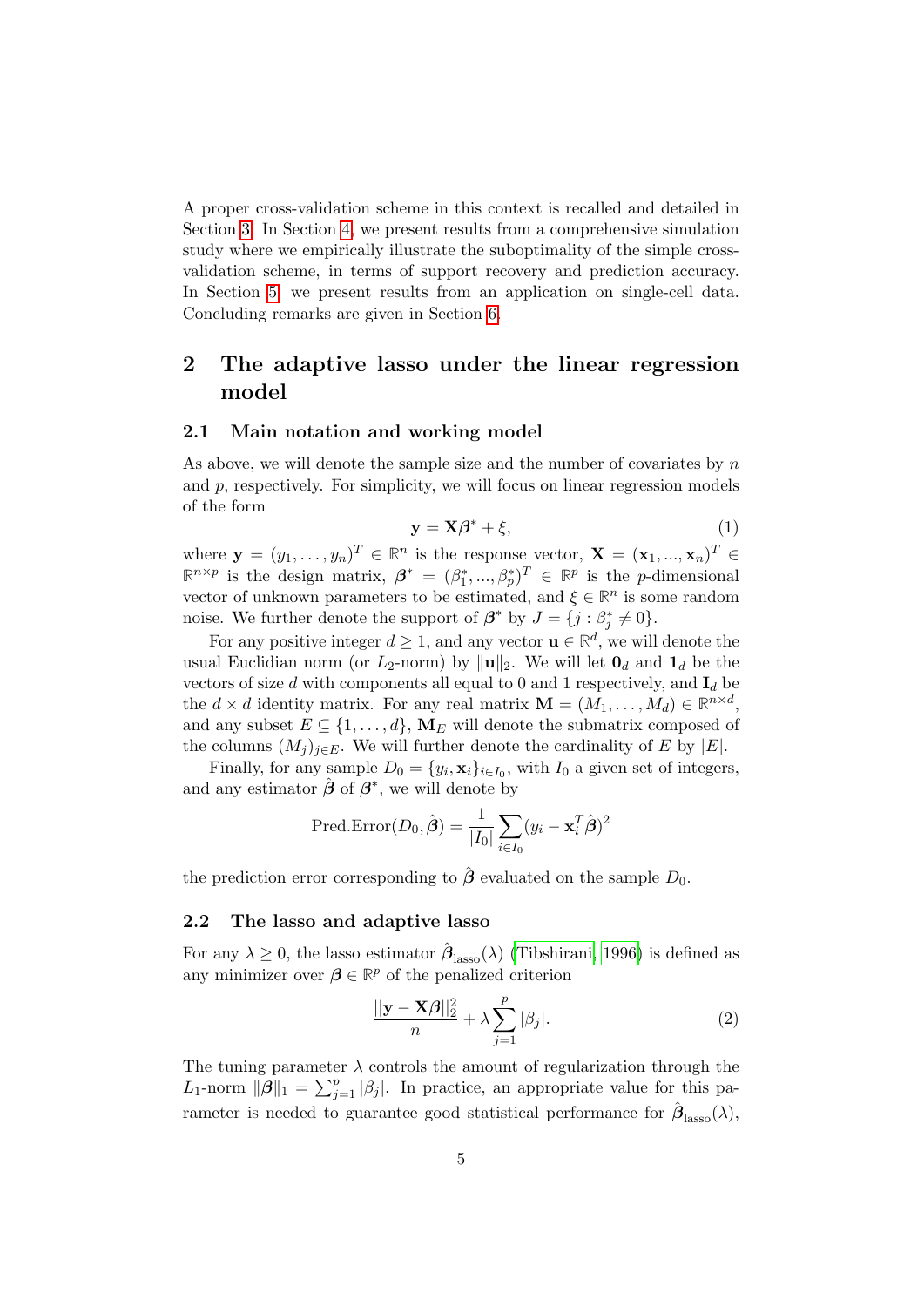with respect to both support recovery and prediction accuracy. As mentioned above, a popular strategy relies on  $K$ -fold cross-validation [\(Hastie](#page-18-2) [et al., 2009\)](#page-18-2) whose pseudo-code is recalled in Algorithm [3](#page-21-0) in Appendix [A.](#page-21-1) Let  $\lambda^{\text{CV}}$  be the value of  $\lambda$  selected by K-fold cross-validation, and let  $\hat{\beta}_{\mathrm{lasso}}^{\mathrm{CV}} = \hat{\beta}_{\mathrm{lasso}}(\lambda^{\mathrm{CV}})$  denote one particular solution of [\(2\)](#page-4-1) with  $\lambda$  set to  $\lambda^{\mathrm{CV}}$ . Now, denote by  $\mathbf{w} = (w_1, \ldots, w_p) \in \mathbb{R}^p$  $\frac{p}{\geq 0}$  a given vector of non-negative weights. For any  $\lambda \geq 0$ , the adaptive lasso estimator  $\hat{\beta}_{ada}(\lambda; \mathbf{w})$  is defined

[\(Zou, 2006\)](#page-20-2) as any minimizer over  $\beta \in \mathbb{R}^p$  of the criterion

<span id="page-5-0"></span>
$$
\frac{||\mathbf{y} - \mathbf{X}\boldsymbol{\beta}||_2^2}{n} + \lambda \sum_{j=1}^p w_j |\beta_j|.
$$
 (3)

The adaptive lasso reduces to the standard lasso for the particular choice of the weight vector  $\mathbf{w} = \mathbf{1}_p$ : any solution  $\hat{\boldsymbol{\beta}}_{\text{lasso}}(\lambda)$  is also a solution  $\hat{\boldsymbol{\beta}}_{\text{ada}}(\lambda; 1_p)$ . In practice, weights are usually set to  $w_j = 1/|\tilde{\beta}_j|$ , or  $w_j =$  $1/(|\tilde{\beta}_j|+\varepsilon)$ , with  $\tilde{\boldsymbol{\beta}} = (\tilde{\beta}_1, ..., \tilde{\beta}_p)^T$  an initial estimator of  $\boldsymbol{\beta}^*$ , and  $\varepsilon$  some non-negative real number. A positive value for the  $\varepsilon$  parameter guarantees that every component of the weight vector is finite, so that every component of  $\hat{\boldsymbol{\beta}}_{\text{ada}}(\lambda; \mathbf{w})$  has a chance to be non-zero. If the initial estimator is good enough, then  $\tilde{\beta}_j$  is close to 0 for  $j \notin J$ , and less so for  $j \in J$ : if, in addition,  $\varepsilon$  is null or close enough to 0, weights  $w_j$  are large for  $j \notin J$ , and less so for  $j \in J$ . Then, components  $j \notin J$  of the parameter vector are more heavily penalized than components  $j \in J$ . Several initial estimates can be used to derive the weight vector **w**. When  $p < n$ , [Zou](#page-20-2) [\(2006\)](#page-20-2) suggests the use of  $w_{\text{OLS}} = 1/|\tilde{\boldsymbol{\beta}}_{\text{OLS}}|$ , where  $\tilde{\boldsymbol{\beta}}_{\text{OLS}} = (\mathbf{X}^T \mathbf{X})^{-1} \mathbf{X}^T \mathbf{y}$  is the OLS estimator. Under mild conditions, and considering the fixed  $p$  case, [Zou](#page-20-2) [\(2006\)](#page-20-2) established the asymptotic oracular property for this ols-adaptive lasso: specifically, the ols-adaptive lasso is consistent in terms of variable selection (or sparsistent), and the distribution of  $(\hat{\beta}_{\text{adap},j}(\lambda; \mathbf{w}_{\text{OLS}}))_{j \in J}$  is Gaussian with the same expectation and covariance matrix than that of  $(\mathbf{X}_{J}^{T}\mathbf{X}_{J})^{-1}\mathbf{X}_{J}^{T}\mathbf{y}$ , the OLS estimator that would be obtained if J were known in advance. The The OLS estimator that would be obtained if *J* were known in advance. The ols-adaptive lasso inherits these good properties from the  $\sqrt{n}$ -consistency of the OLS estimate  $\tilde{\beta}_{OLS}$  in low-dimensional settings. However, the OLS estimate is less attractive when  $p > n$ . In these high-dimensional settings, [Zhang et al.](#page-20-3) [\(2008\)](#page-20-3) proposed the ridge-adaptive lasso, where ridge regression is used for the computation of the weights:  $\mathbf{w}_{\text{ridge}} = 1/|\hat{\boldsymbol{\beta}}_{\text{ridge}}^{\text{CV}}|$ . More precisely,  $\hat{\beta}_{\text{ridge}}^{\text{CV}}$  denotes the estimator produced by a ridge regression with tuning parameter selected by K-fold cross-validation, and we recall that the ridge regression is a penalized approach similar to the lasso, but with the  $L_1$ -norm in the penalty replaced by the squared  $L_2$ -norm  $\|\beta\|_2^2$  [\(Hoerl and](#page-19-9) [Kennard, 1970\)](#page-19-9). Alternatively, Bühlmann and Meier [\(2008\)](#page-17-3) suggest the use of weights  $w_{1-\text{step}}$  derived from  $\hat{\beta}_{\text{lasso}}^{\text{CV}}$ . This leads to what they refer to as the one-step lasso. Thanks to the so-called screening property of  $\hat{\beta}_{\mathrm{lasso}}^{\mathrm{CV}}$ , the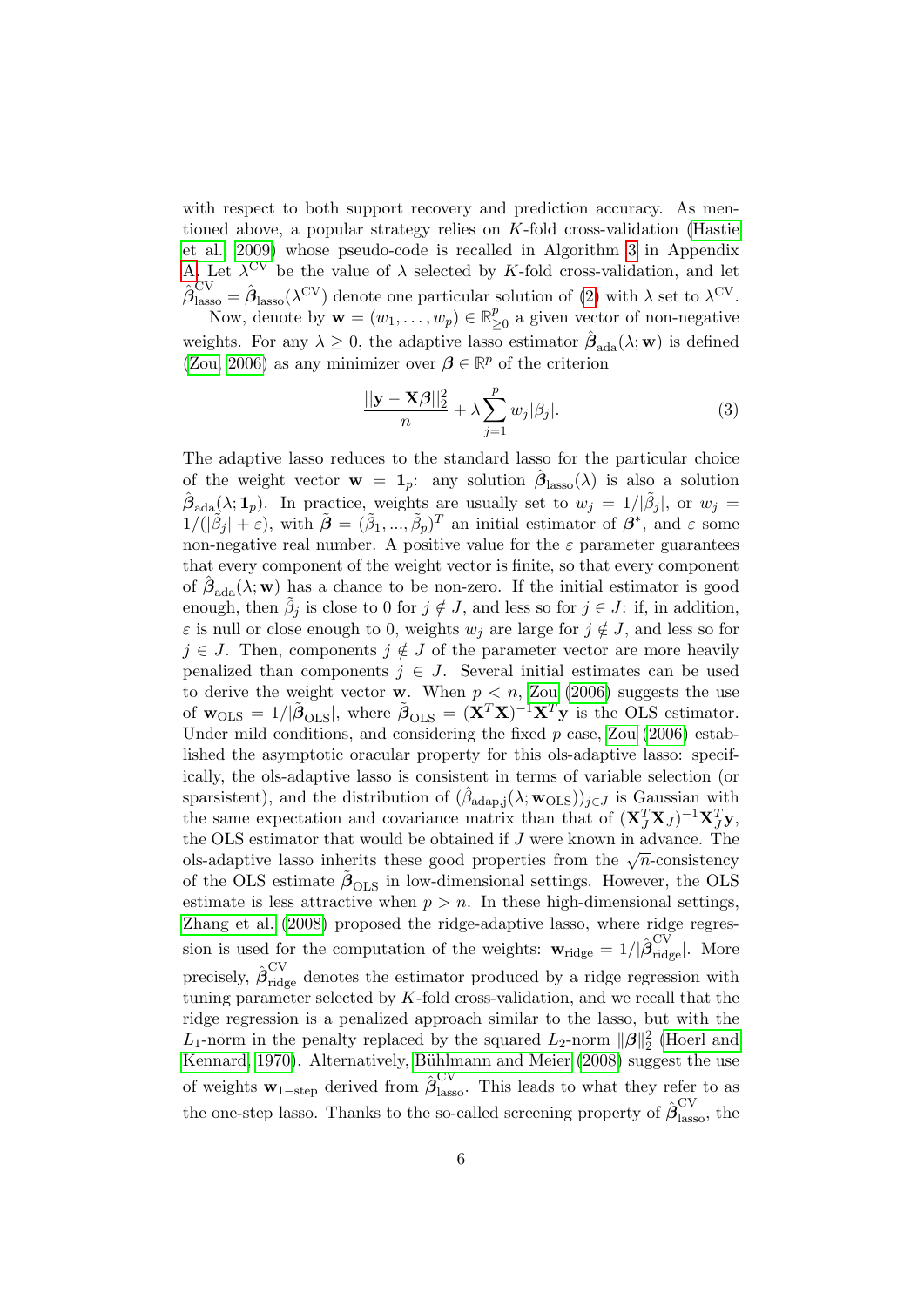one-step lasso was shown to be sparsistent under weaker irrepresentability conditions than those required for the lasso (Bühlmann and van De Geer, [2011\)](#page-17-0). Other choices for the weights have been proposed in the literature: for example, [Huang et al.](#page-19-10) [\(2008b\)](#page-19-10) suggested the use of univariate OLS estimators.

#### <span id="page-6-0"></span>2.3 Illustration of the defect of the simple K-fold cross-validation scheme for the calibration of the adaptive lasso

 $\sum_{k}$ Pred.Err $(D^{(k)}, \hat{\beta}_{k})$  is widely used to calibrate penalized approaches, in-As recalled in the Introduction, the cross-validated prediction error  $(1/K) \times$ cluding the adaptive lasso. However, many statistical analysts still seem to implement too simple of a scheme for the calibration of the adaptive lasso [\(Chang et al., 2020,](#page-18-11) [Courtois et al., 2021,](#page-18-10) [Dessie et al., 2021,](#page-18-12) [Pollard](#page-19-8) [et al., 2021\)](#page-19-8). More precisely, they consider the weight vector  $\mathbf{w} \in \mathbb{R}^p$ ≥0 derived from initial estimates computed on the full original sample as a "given" (fixed) weight vector. Then, they improperly use the simple crossvalidation scheme to compare the predictive performance of the set of estimators  $(\hat{\beta}_{ada}(\lambda_r; \mathbf{w}))_{1 \leq r \leq R}$ , for any given sequence  $\Lambda = (\lambda_1, \ldots, \lambda_R)$  of candidate values for the hyperparameter, and finally select the optimal hyperparameter value, say,  $\lambda^{\rm CV}(\mathbf{w})$ , and the corresponding optimal estimator  $\hat{\mathcal{B}}_{\text{ada}}(\lambda^{\text{CV}}(\mathbf{w});\mathbf{w})$ . See the pseudo-code given in Algorithm [3](#page-21-0) in Appendix [A](#page-21-1) for the detailed description of this simple, and in this case improper, cross-validation scheme.

Below, we present results from a first simulation study, whose main objectives are to illustrate  $(i)$  the good performance of the simple scheme when used for the calibration of the standard lasso, and  $(ii)$  its poor performance when applied for the calibration of adaptive lasso. Results from a more comprehensive simulation study will be presented in Section [4.](#page-12-0)

In this first synthetic example, we generate one sample  $D = (y_i, \mathbf{x}_i)_{1 \leq i \leq n}$ , made of  $n = 1,000$  observations under the linear regression model [\(1\)](#page-4-2) with  $p = 1,000$ . We first set  $\boldsymbol{\beta}^* = (\beta_1^*, \ldots, \beta_p^*)^T$  with  $\beta_j^* = 0$  for all  $j \ge 11$ , and  $\beta_j^* = \iota_j 0.5$  for all  $j \leq 10$ , where  $\iota_j$  is a  $\{-1, 1\}$ -binary random variable, with  $P(i = 1) = 1/2$ . Then, for each  $i = 1, \ldots, n$ , we generate a Gaussian random noise  $\xi_i \sim N(0, 1)$ , a Gaussian vector of covariates  $\mathbf{x}_i = (x_{i,1},...,x_{i,p}) \sim N(\mathbf{0}_p, \mathbf{I}_p)$ , and finally the outcome  $y_i = \mathbf{x}_i^T \boldsymbol{\beta}^* + \xi_i$ . Similarly, we generate one independent test sample  $\mathcal{D} = (y_i, \mathbf{x}_i)_{n+1 \leq i \leq n+N}$ , made of  $N = 10,000$  observations drawn under the same linear model. Then, for any given weight vector  $\bf{w}$ , the glmnet R package is used to compute the (adaptive) lasso estimator on an appropriate sequence  $\Lambda = \Lambda(D, \mathbf{w}) =$  $(\lambda_1(D, \mathbf{w}), \ldots, \lambda_{100}(D, \mathbf{w}))$  of 100 decreasing values for the tuning parameter. The glmnet R package is used to compute the 10-fold cross-validated prediction error of  $\hat{\beta}_{\text{ada}}(\lambda_r(D, \mathbf{w}); \mathbf{w})$ , for  $r = 1, ..., 100$ . For comparison, the true prediction error of each estimator is estimated on the independent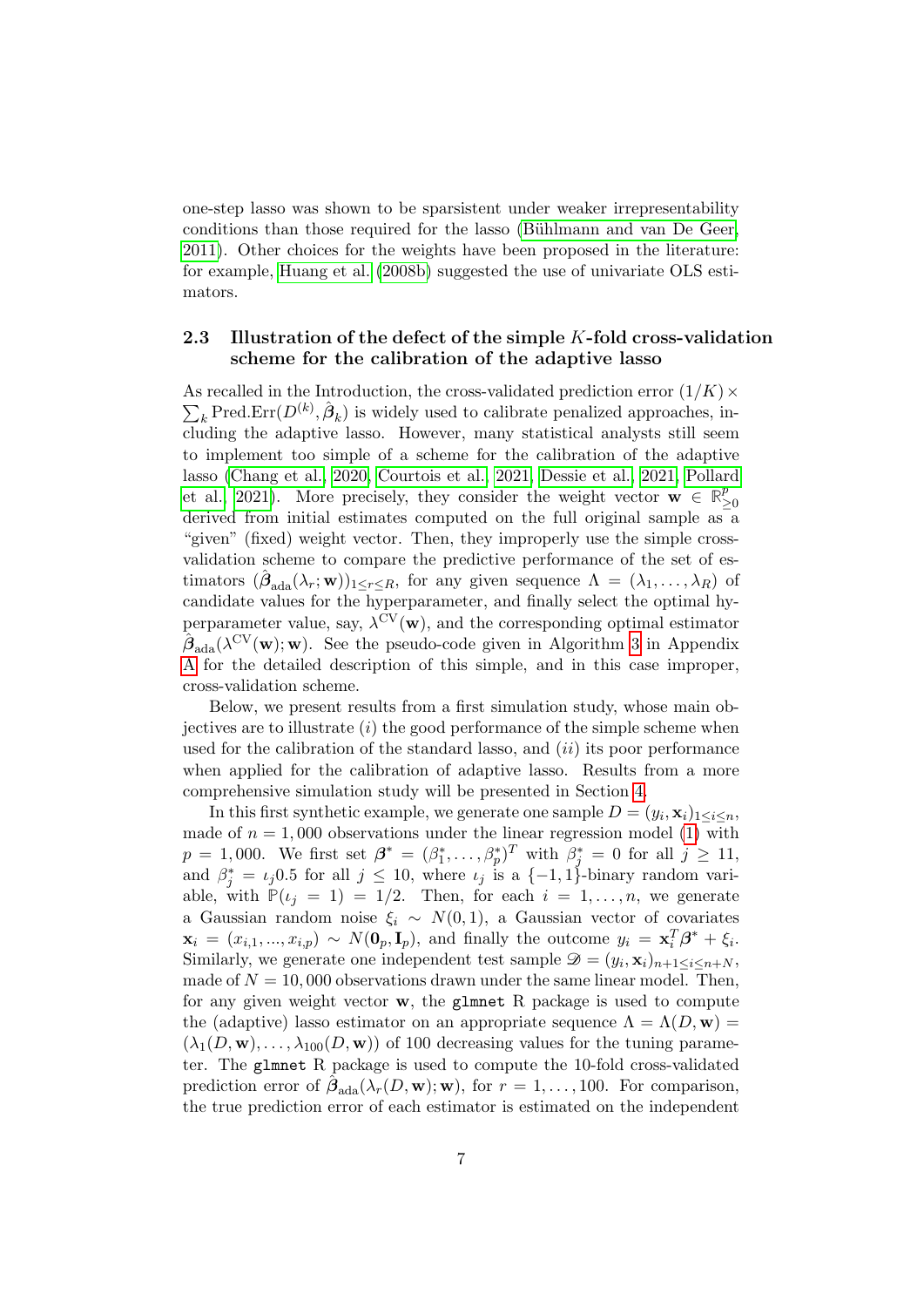test sample  $\mathcal{D}$ .

Given the relatively high-dimensional setting of this first simulation study, the ols-adaptive lasso is not considered here. Figure [1](#page-8-1) presents the results for the lasso  $(\mathbf{w} = \mathbf{1}_p)$ , the one-step lasso  $(\mathbf{w} = \mathbf{w}_{1-\text{step}} = 1/|\hat{\beta}_{\text{lasso}}^{\text{CV}}|)$ , and the ridge-adaptive lasso  $(\mathbf{w} = 1/|\hat{\boldsymbol{\beta}}_{\rm ridge}^{\rm CV}|)$ . For the latter two, we also report the cross-validated prediction error using a proper nested crossvalidation scheme, which we will describe in more details in the next Section. For comparability, the  $x$ -axis corresponds to the tuning parameter sequence represented as a fraction of the data-specific maximal value  $\lambda_1(D, \mathbf{w})$ .

First consider the standard lasso (left panel). In this case, the crossvalidated prediction error using the simple cross-validation scheme does a fairly good job in approximating the "true" prediction error (estimated on the test sample) on a wide range of  $\lambda$ -values. In particular, the  $\lambda$ -value at which the cross-validated prediction error is minimized (vertical dotted red line) is very close to that at which the prediction error on the test sample is minimized (vertical dotted blue line). Moreover, the prediction errors evaluated on the test sample at these two λ-values (horizontal dotted red and blue lines, respectively) are indistinguishable: in this example, the lasso estimate  $\hat{\beta}^{\text{CV}}_{\text{lasso}}$  selected by cross-validation is therefore nearly optimal with respect to prediction error. However, the simple cross-validation scheme does not perform that well for the two versions of the adaptive lasso. In particular, when using the simple scheme for the one-step lasso, the cross-validated prediction error constantly decreases as the tuning-parameter decreases, a behavior that we observed on many other simulation designs as well (results not shown). Then, the  $\lambda$ -value at which the cross-validated prediction error is minimized (vertical dotted red line) is very different from the minimizer of the prediction error evaluated on the test sample. In this example, the support of the one-step lasso estimator is too large if the tuning parameter is selected via the simple cross-validation scheme. This will also usually be the case in the more comprehensive simulation study presented in Section [4.](#page-12-0) Moreover, the prediction errors evaluated on the test sample at these two  $\lambda$ -values (horizontal dotted red and blue lines, respectively) differ substantially: the one-step-lasso estimator calibrated using the simple cross-validation scheme is far from optimal with respect to prediction error in this example. A similar albeit less pronounced behavior is observed in the case of the ridge-adaptive lasso, confirming that the simple  $K$ -fold cross-validation scheme is not valid for the calibration of the adaptive lasso. Conversely, these defects disappear when using a proper scheme whose principle will be recalled in details in the next Section [\(Ahrens et al., 2020,](#page-17-8) [He](#page-19-6) [et al., 2019,](#page-19-6) Krämer et al., 2009), which is based on nested cross-validation scheme [\(Krstajic et al., 2014,](#page-19-4) [Varma and Simon, 2006\)](#page-20-4). Using this proper scheme, the λ-value at which the corresponding cross-validated prediction error is minimized (vertical dotted green line) is close to the minimizer of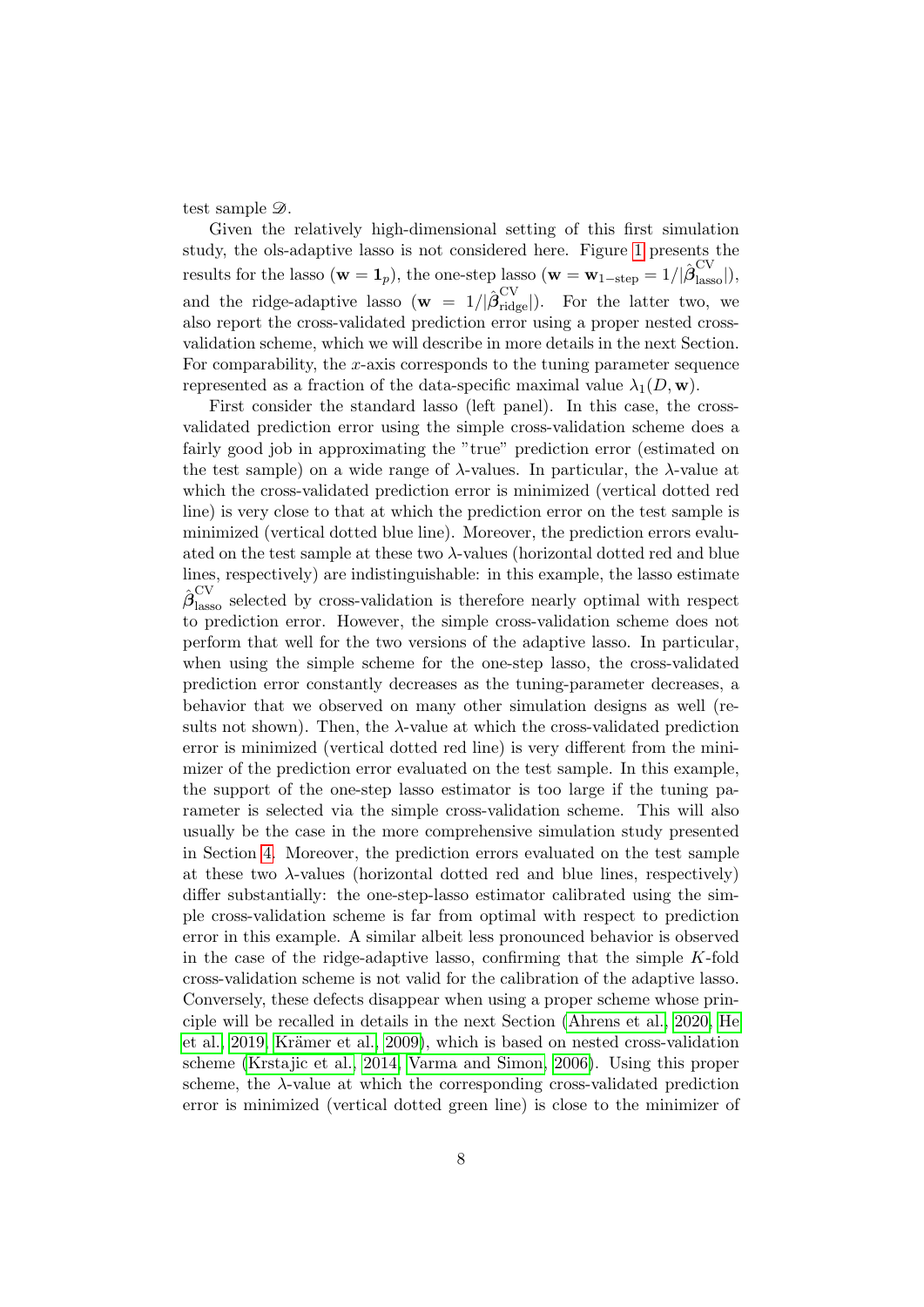<span id="page-8-1"></span>

Figure 1: Comparison between the prediction error estimated on an independent test sample (in blue) and the prediction error estimated via the simple cross-validation scheme (in red), for the lasso (left), the one-steplasso (middle), and the ridge-adaptive lasso (right). For the latter two, the cross-validated prediction error estimated using a proper nested crossvalidation scheme is also presented (in green). Vertical dotted lines represent the value of the tuning parameter for which each particular curve is minimized (red: cross-validated prediction error using the simple scheme; green: cross-validated prediction error using the nested scheme; blue: prediction error estimated on an independent test sample). Horizontal dotted lines represent the value of the estimated true prediction error for these particular values of the tuning parameter.

the true prediction error estimated on the test sample for both the one-step lasso and ridge-adaptive lasso. Moreover, the prediction errors evaluated on the test sample at these two  $\lambda$ -values (horizontal dotted green line) are very close to the optimal prediction error: in this example, the one-step-lasso and the ridge-adaptive lasso estimators calibrated using the proper nested cross-validation scheme are nearly optimal with respect to prediction error.

# <span id="page-8-0"></span>3 Proper cross-validation schemes for the adaptive lasso

In this Section, we provide details on the rationale and principle of proper cross-validation schemes for the adaptive lasso, as previously introduced in Krämer et al.  $(2009)$ , [He et al.](#page-19-6)  $(2019)$  and [Ahrens et al.](#page-17-8)  $(2020)$ .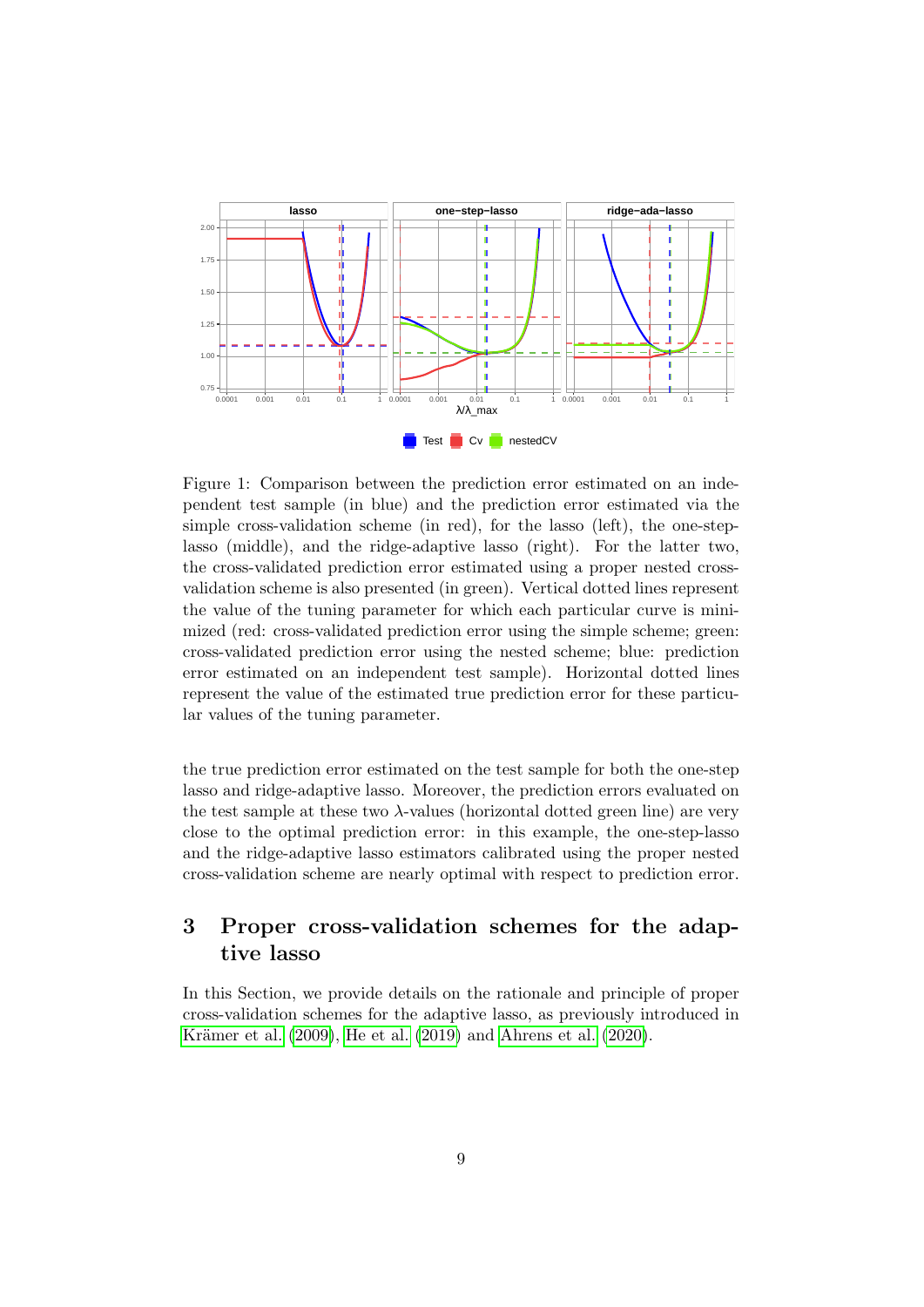#### 3.1 Additional notation

For any sample of observations  $D_0 = \{y_i, \mathbf{x}_i\}_{i \in I_0}$ , with  $I_0$  a given set of integers, any vector of non-negative weights  $w$ , and any non-negative  $\lambda$  value, we let  $\text{Lasso}(D_0, \mathbf{w}, \lambda)$  denote one particular solution of the adaptive lasso [\(3\)](#page-5-0), when computed on sample  $D_0$  with weights w and tuning parameter  $\lambda$ . For any positive integer  $K \geq 2$ , let sCVLasso $(D_0, \mathbf{w}, K)$  be an adaptive lasso estimator computed on  $D_0$  with weights w and the tuning parameter set to its optimal value according to the simple  $K$ -fold cross-validation scheme of Algorithm [3](#page-21-0) in Appendix [A;](#page-21-1) this scheme is improper unless the weights  $\bf{w}$ are independent from  $D_0$ . On the other hand, nested CVLasso  $(D_0, \mathbf{w}, K)$ will denote an adaptive lasso estimator computed on  $D_0$  with weights w and the tuning parameter set to its optimal value according to an appropriate K-fold cross-validation scheme. This proper scheme will be described in details below. We use the notation nestedCVLasso to emphasize that this cross-validation scheme relies on two nested cross-validations in the case of the one-step lasso and the ridge-adaptive lasso; however, this is not the case for the ols-adaptive lasso, and our notation "nestedCVLasso" is a bit misleading in the case of the ols-adaptive-lasso. On the other hand, we will use the shorthand  $\mathrm{sCVRidge}(D_0, K)$  to denote the ridge estimator computed on  $D_0$  with a tuning parameter set to its optimal value according to the simple K-fold cross-validation, and that will be used to compute the weights in the ridge-adaptive lasso.

#### 3.2 Rationale and detailed presentation

We start by recalling the rationale for the defect of the simple K-fold crossvalidation when used for the calibration of the adaptive lasso described and illustrated in Section [2.3.](#page-6-0) As mentioned in the Introduction, the principle of cross-validation is to mimic "independent" test samples. Then, for the crossvalidation to be valid, at each step  $k$  of the K-fold cross-validation, the whole estimation procedure should be performed on the training sample  $D \setminus D^{(k)}$ , and should not use any information from the test sample  $D^{(k)}$ . However, the weights used in the adaptive lasso are derived from initial estimates computed on the entire original sample  $D$ . Therefore, when using the simple cross-validation scheme of Algorithm [3](#page-21-0) in Appendix [A](#page-21-1) for the calibration of the adaptive lasso, and considering the estimation of the adaptive lasso estimator as a whole, data from the test samples are used in the first step of the adaptive lasso, which makes the simple cross-validation scheme not valid in this particular framework.

A proper cross-validation scheme for the calibration of the adaptive lasso estimator is described in Algorithm [1](#page-11-0) [\(Ahrens et al., 2020,](#page-17-8) [He et al., 2019,](#page-19-6) Krämer et al., 2009). The main difference with the simple scheme lies in Step 2. Under the simple scheme, this step consists of Step 2-a, which re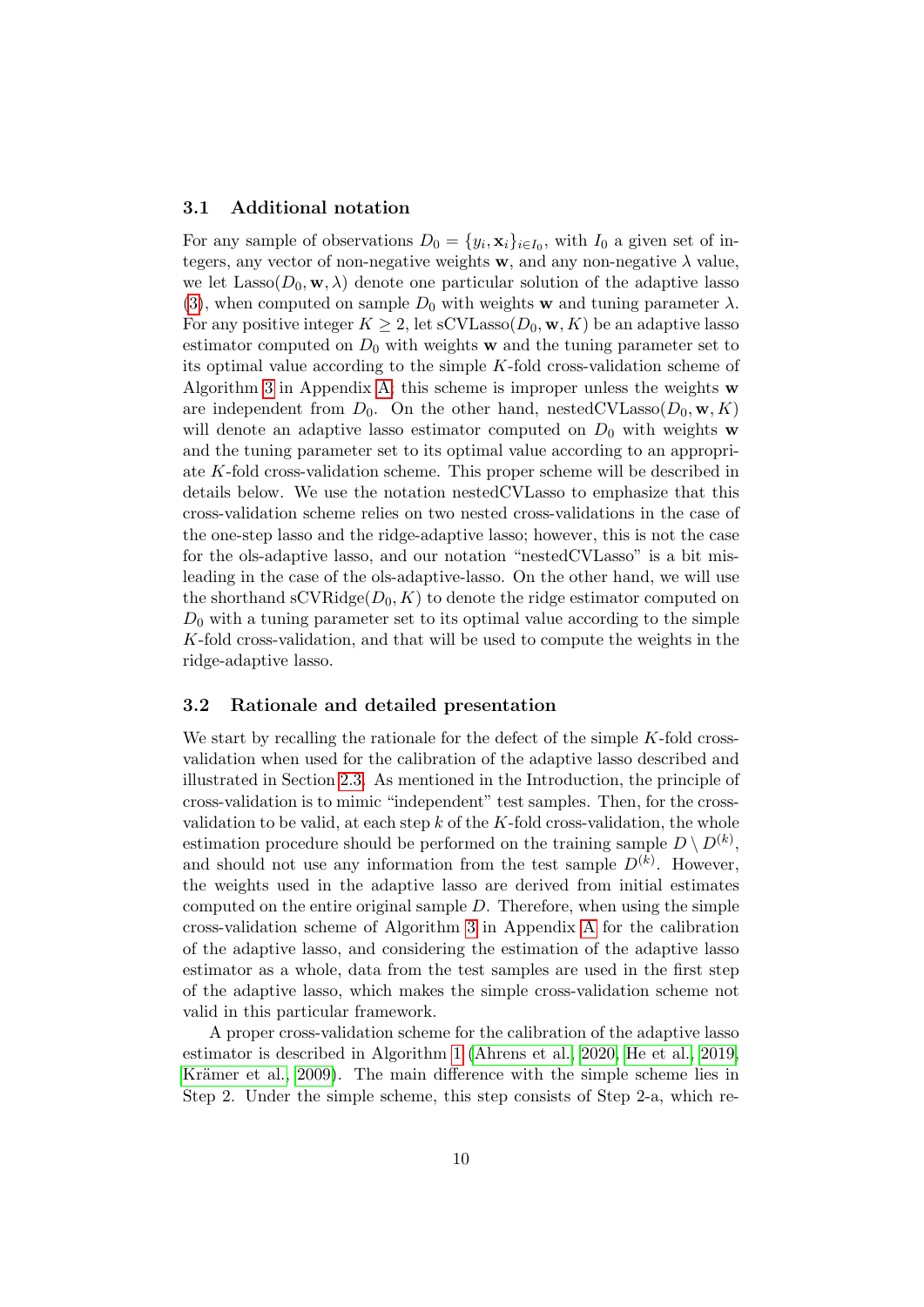lies on  $\mathrm{sCVLasso}(D, \mathbf{w}, K)$ , while it is replaced by Step 2-a' in the proper scheme, which relies on nestedCVLasso $(D, \mathbf{w}, K)$ , detailed in Algorithm [2](#page-11-1) in the particular case of the one-step lasso. The key difference between sCVLasso (see Algorithm [3](#page-21-0) in Appendix [A\)](#page-21-1) and nestedCVLasso is high-lighted in blue in Algorithm [2:](#page-11-1) at each step  $k$  of the proper cross-validation scheme, weights used for the adaptive lasso are first recomputed on the training sample  $D \setminus D^{(k)}$ , so that the whole estimation of the adaptive lasso estimator uses information from the training sample only, before computing the corresponding prediction error on the test sample  $D^{(k)}$ . In the case of the one-step lasso (or the ridge-adaptive lasso), this leads to a nested crossvalidation scheme [\(Krstajic et al., 2014,](#page-19-4) [Varma and Simon, 2006\)](#page-20-4). More precisely, an appropriate sequence  $\Lambda$  of candidate  $\lambda$  values for the hyperparameter has first to be chosen, which typically depends on the weights computed on the whole original sample (we briefly get back to this point below). Then, at each step  $k$  of the "outer" K-fold cross-validation, one "inner" standard cross-validation is performed to compute the optimal lasso (or ridge) estimator on the training sample  $D \setminus D^{(k)}$ , from which the weights are derived, before the corresponding adaptive lasso estimator is computed for each of the  $\lambda$  values of the sequence, and their predictive performance is eventually evaluated on the test sample  $D^{(k)}$ . For each  $\lambda$  value of the sequence, the predictive performance is then averaged over the  $K$  folds. The optimal value for the hyperparameter is defined as the value that minimizes this averaged criterion. The optimal adaptive lasso estimator finally corresponds to the adaptive lasso computed on  $D$ , with weights  $\bf{w}$  also computed on D, and the hyperparameter set to this optimal value.

A first remark is that, in the case of the ols-adaptive lasso, the proper cross-validation scheme still involves the computation of weights on each training sample in the "outer" loop; however, because weights are derived from OLS estimation, no hyperparameter has to be selected for their computation, hence no inner loop is required. In other words, for the ols-adaptive lasso, the proper cross-validation scheme does not involve nested loops. A second important remark concerns the sequence of candidate values for the hyperparameter. Above, we propose to use the data-driven sequence  $\Lambda := \Lambda(D, \mathbf{w}) = (\lambda_1, \ldots, \lambda_R)$  computed from the entire original sample, with weights w also computed on the entire original sample. It could be argued that, by doing so, the estimation process is not completely independent from the test samples. We tested alternative strategies for the selection of the sequence  $\Lambda$  in our simulation, including the data-driven sequence  $\Lambda(D, 1_p)$  computed from the full original sample with weight vector set to  $1<sub>p</sub>$  that is used in the adalasso function of the parcor R package (Krämer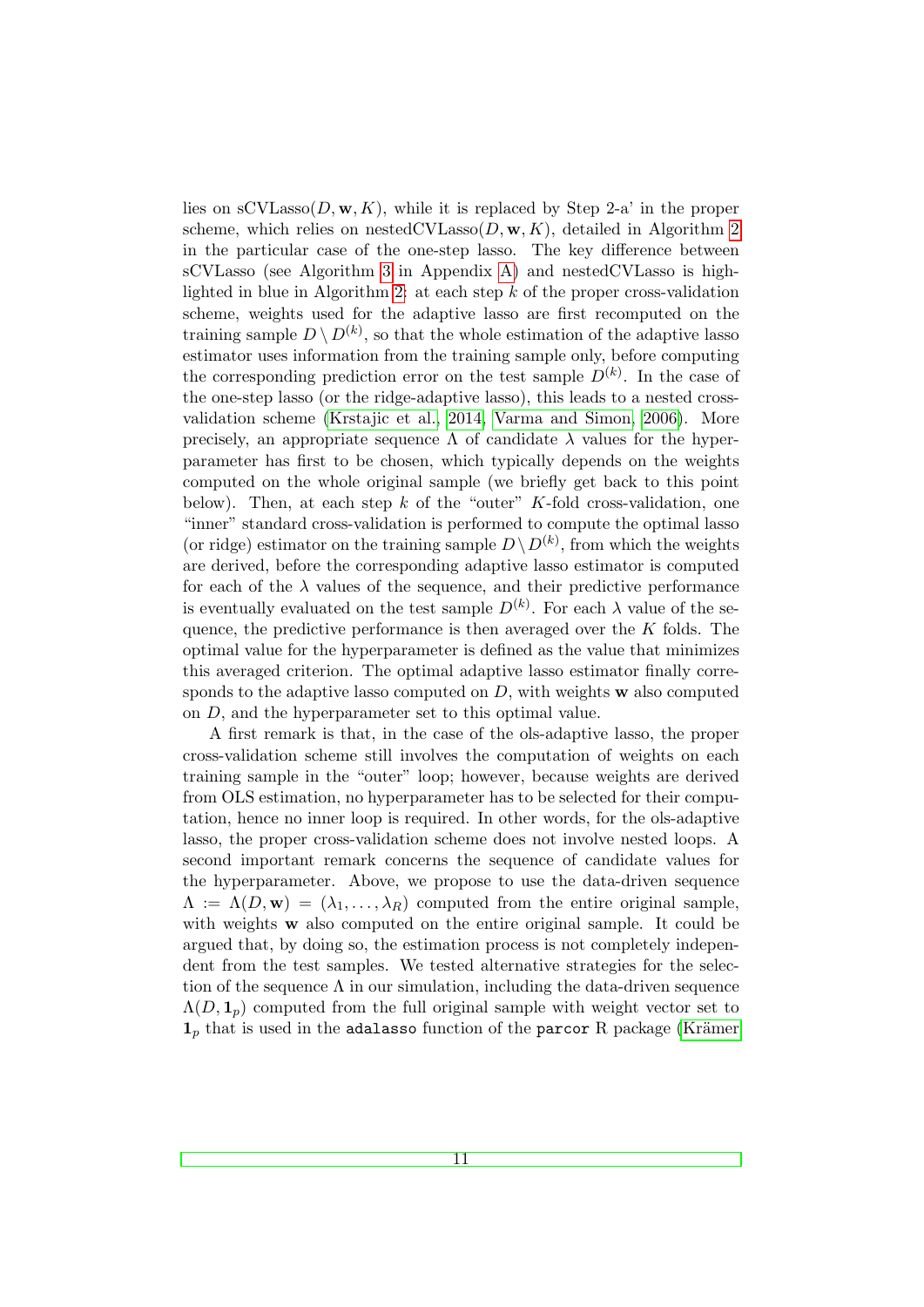[et al., 2009\)](#page-19-7), but the results were virtually unchanged.

<span id="page-11-0"></span>Algorithm 1: Cross-validation for the adaptive lasso. Versions  $(i)$ ,  $(ii)$  and  $(iii)$  of step  $(1-a)$  correspond to the one-step lasso, the ols-adaptive Lasso, and the ridge-adaptive lasso, respectively. The simple (and improper) scheme corresponds to the algorithm ran with Step (2-a), while Step (2-a') (detailed in Algorithm [2\)](#page-11-1) should be used instead. **Data:** Sample:  $D = \{y_i, \mathbf{x}_i\}_{i=1}^n$ , Version of the adaptive lasso, Number of folds: K, and parameter  $\varepsilon \geq 0$  ${\rm Result:}~\hat{\boldsymbol{\beta}}_{\rm ada}^{\rm CV}$ ada Step 1: Computation of the initial estimates and weights;  $(1-a)$  Initial estimates: either  $(i)$ ,  $(ii)$  or  $(iii)$  below, depending on the considered version of the adaptive lasso ; (i):  $\tilde{\boldsymbol{\beta}} = \text{sCVLasso}(D, \mathbf{1}_p, K)$  /\* one-step lasso \*/ (ii):  $\tilde{\boldsymbol{\beta}} = \text{OLS}(D)$  /\* ols-adaptive lasso \*/ (iii):  $\tilde{\boldsymbol{\beta}} = \text{sCVRidge}(D, K)$  /\* ridge-adaptive lasso \*/ (1-b) Weights:  $\mathbf{w} = 1/(|\tilde{\boldsymbol{\beta}}| + \varepsilon);$ Step 2: Computation of the final estimates; (2-a)  $\hat{\boldsymbol{\beta}}_{\text{ada}}^{\text{CV}}(\mathbf{w}) = \text{sCVLasso}(D, \mathbf{w}, K);$  $(2-a') \hat{\boldsymbol{\beta}}_{\text{ada}}^{\text{CV}}(\mathbf{w}) = \text{nestedCVLasso}(D, \mathbf{w}, K);$ **Algorithm 2:** Details on the nested  $K$ -fold cross-validation scheme (nestedCVLasso) for the calibration of the adaptive lasso, in the particular case of the one-step lasso. **Data:** Sample:  $D = \{y_i, \mathbf{x}_i\}_{i=1}^n$ , Weights: **w**, Number of folds: *K*, and parameter  $\varepsilon \geq 0$  $\textbf{Result:} \,\, \hat{\boldsymbol{\beta}}_{\text{ada}}^{nCV}(\textbf{w}) = \hat{\boldsymbol{\beta}}_{\text{ada}}(\lambda^{nCV},\textbf{w},D)$ Computation of a sequence  $\Lambda := \Lambda(D, \mathbf{w}) = (\lambda_1, \dots, \lambda_R);$ Division of D into K folds:  $D = \bigcup_{k=1}^{K} D^{(k)}$ ; for  $k \in \{1, \ldots, K\}$  do /\* Computation of the weights on  $D \setminus D^{(k)}$  \*/  $\tilde{\boldsymbol{\beta}}^{(k)} = \text{sCVLasso}(D \setminus D^{(k)}, \mathbf{1}_p, K);$  $\mathbf{w}_k = 1/(|\tilde{\boldsymbol{\beta}}^{(k)}| + \varepsilon);$ for  $r \in \{1, \ldots, R\}$  do  $\overline{\hat{\boldsymbol{\beta}}_{r,k}} = \text{Lasso}(\overline{D} \setminus D^{(k)}, \textbf{w}_k, \lambda_r);$  $E_{r,k} = \text{Pred}.\text{Error}(D^{(k)}, \hat{\boldsymbol{\beta}}_{r,k});$ end

<span id="page-11-1"></span>end

$$
r^* = \underset{\lambda^{nCV}}{\operatorname{argmin}} \left\{ \sum_{k=1}^K E_{r,k} \right\};
$$
  
\n
$$
\lambda^{nCV} = \lambda_{r^*} ;
$$
  
\n
$$
\hat{\beta}_{\text{ada}}^{nCV}(\mathbf{w}) = \text{Lasso}(D, \mathbf{w}, \lambda^{nCV});
$$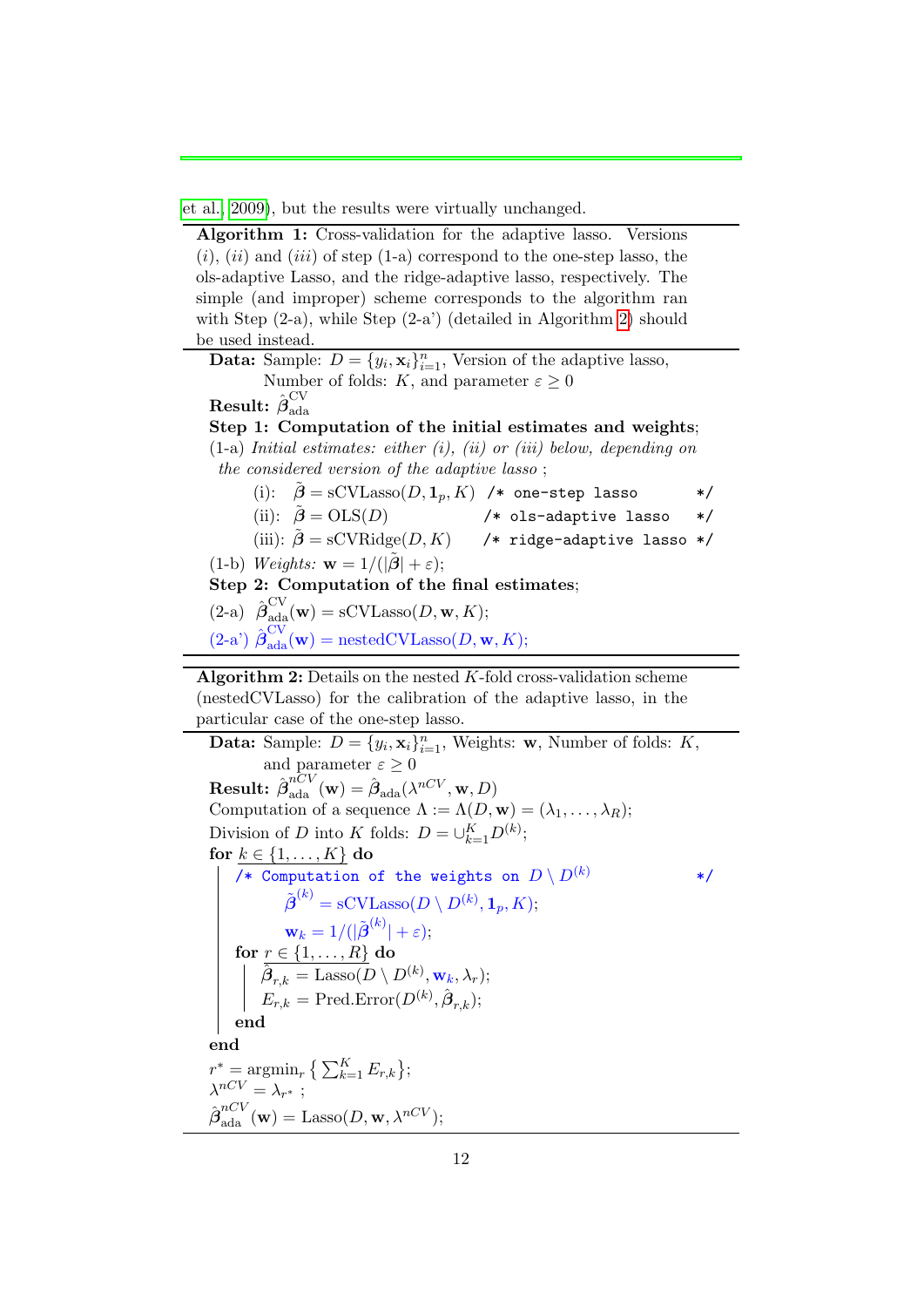### <span id="page-12-0"></span>4 Simulation study

We now present results from a more comprehensive simulation study, which extends the simple one presented in Section [2.3.](#page-6-0) As before, we generate a sample  $D = (y_i, \mathbf{x}_i)_{1 \leq i \leq n}$ , made of  $n = 500$  observations drawn under linear regression model [\(1\)](#page-4-2). Here, we make the number of covariates  $p$  vary in  $\{100, 500, 1000\}$ , and set the number of relevant covariates to  $p_0 = 10$ . We randomly select the support J of  $\beta^*$ , with  $|J| = p_0$ . Then, we set  $\beta_j^* = 0$ for all  $j \notin J$ , and  $\beta_j^* = \iota_j \beta$ , for all  $j \in J$ , where  $\iota_j$  is a  $\{-1,1\}$ -binary variable, with  $P(i = 1) = 1/2$ . As for the signal strength  $\beta$ , we make it vary in  $\{1/4, 1/2, 1, 3/2\}$ . Then, for each  $i = 1, ..., n$ , we generate a Gaussian random noise  $\xi_i \sim N(0, 1)$ , a Gaussian vector of covariates  $\mathbf{x}_i =$  $(x_{i,1},...,x_{i,p}) \sim N(\mathbf{0}_p,\Sigma)$ , with  $\Sigma$  a symmetric  $p \times p$  matrix, with element  $(k, j)$  equal to  $\sigma_{k,j} = 0.3^{|k-j|}$ , for  $1 \leq k, j \leq p$ . Finally the outcome for observation *i* is generated as  $y_i = \mathbf{x}_i^T \boldsymbol{\beta}^* + \xi_i$ . Additionally, we generate one independent test sample  $\mathcal{D} = (y_i, \mathbf{x}_i)_{n+1 \leq i \leq n+N}$ , made of  $N = 10,000$ observations drawn under the same linear model.

We consider the one-step lasso and the ridge-adaptive lasso as before. The ols-adaptive lasso is also considered in the low-dimensional scenario where  $p = 100$ . As in the previous study, weights were derived from initial estimates  $\tilde{\boldsymbol{\beta}}$  as  $w_j = 1/|\tilde{\beta}_j|$ ; other choices for the parameter  $\varepsilon \in \mathcal{I}$  $\{0, 10^{-6}, 10^{-4}, 10^{-2}\}$  were tested, and led to very similar results (not shown). For each method, the optimal adaptive lasso estimator is computed following either the simple 10-fold cross-validation scheme (Algorithm [1](#page-11-0) with Step 2-a; we will refer to these estimators as the one-step lasso CV, the ridgeadaptive lasso CV, and the ols-adaptive lasso CV respectively) or the 10 fold "nested" cross-validation scheme (Algorithm [1](#page-11-0) with Step 2-a'; we will refer to these estimators as the one-step lasso nested CV, the ridge-adaptive lasso nested CV, and the ols-adaptive lasso nested CV, respectively; keep in mind that for the ols-adaptive lasso nested CV, the terminology is a bit misleading, as the cross-validation scheme does not involve nested loops). For comparison, results from the lasso estimator calibrated by standard 10 fold cross-validation (see Algorithm [3](#page-21-0) in Appendix [A\)](#page-21-1) are presented; we will refer to this estimator as the lasso CV. We used functions from the glmnet R package to compute these different estimators. We evaluate the (signed) support accuracy, the precision, the recall and the prediction error corresponding to each estimator  $\hat{\beta}$ . More precisely, the signed support accuracy is defined as sACC =  $\{\sum_{j=1}^p \mathbb{I}(\text{sign}(\beta_j^*) = \text{sign}(\hat{\beta}_j))\}/p$ , where  $\mathbb I$  is the indicator function, and  $sign(\cdot)$  the sign function, that is  $sign(x) = +1$ if  $x > 0$ ,  $sign(x) = -1$  if  $x < 0$ , and  $sign(x) = 0$  if  $x = 0$ . Precision and recall are defined as  $\sum_{j=1}^p 1\!\!1[\beta_j^* \neq 0, \hat{\beta}_j \neq 0] / \sum_{j=1}^p 1\!\!1[\hat{\beta}_j \neq 0]$  and  $\sum_{j=1}^p 1\!\!1[\beta_j^* \neq 0, \hat{\beta}_j \neq 0]/p_0$ , respectively. As for the prediction error, we simply compute Pred.Err $(\mathscr{D}, \hat{\boldsymbol{\beta}})$ , as before. These four criteria are averaged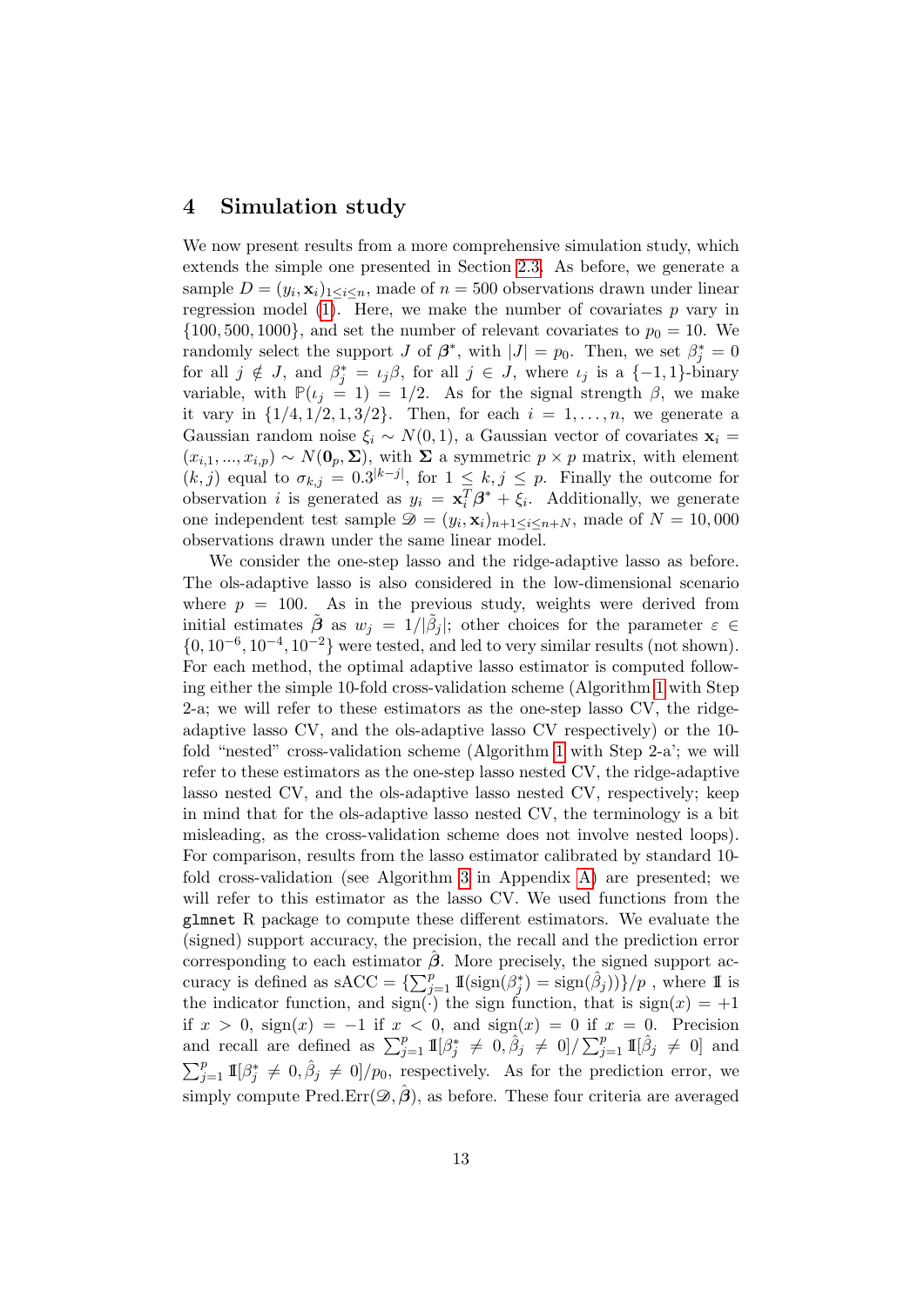<span id="page-13-0"></span>

Figure 2: Results of the simulation study. Solid lines represent the averaged criteria, while dashed lines represent the corresponding 95% confidence intervals.

over the 100 replications we consider for each combination of values for the parameters  $(p, \beta)$ .

Figure [2](#page-13-0) presents the results. First, focusing on the adaptive lasso estimators, our results illustrate that the proper cross-validation scheme yields better performance than the simple scheme, in terms of both prediction error and support accuracy. In terms of support recovery, the gain actually only concerns precision (or, equivalently, specificity). This observation confirms what we already observed in Section [2.3:](#page-6-0) the simple cross-validation scheme generally leads to the selection of too small of hyperparameters, hence poor precision/specificity. Conversely, recall (which is related to sensitivity) is usually better with the simple cross-validation scheme, but the balance is clearly in favour of the proper cross-validation scheme, as it usually yields substantially better overall support recovery. We also observe that, when correctly calibrated, the adaptive lasso usually outperforms the lasso in terms of support recovery (again, the gain comes from a better precision/specificity, as expected), and prediction error. However, the two methods achieve very similar performance for low signal strength.

Finally, Figure [3](#page-14-0) presents results from an additional simulation study, using a more realistic scenario, where predictors are highly correlated. Specifically, our synthetic data are generated just as above, but this time with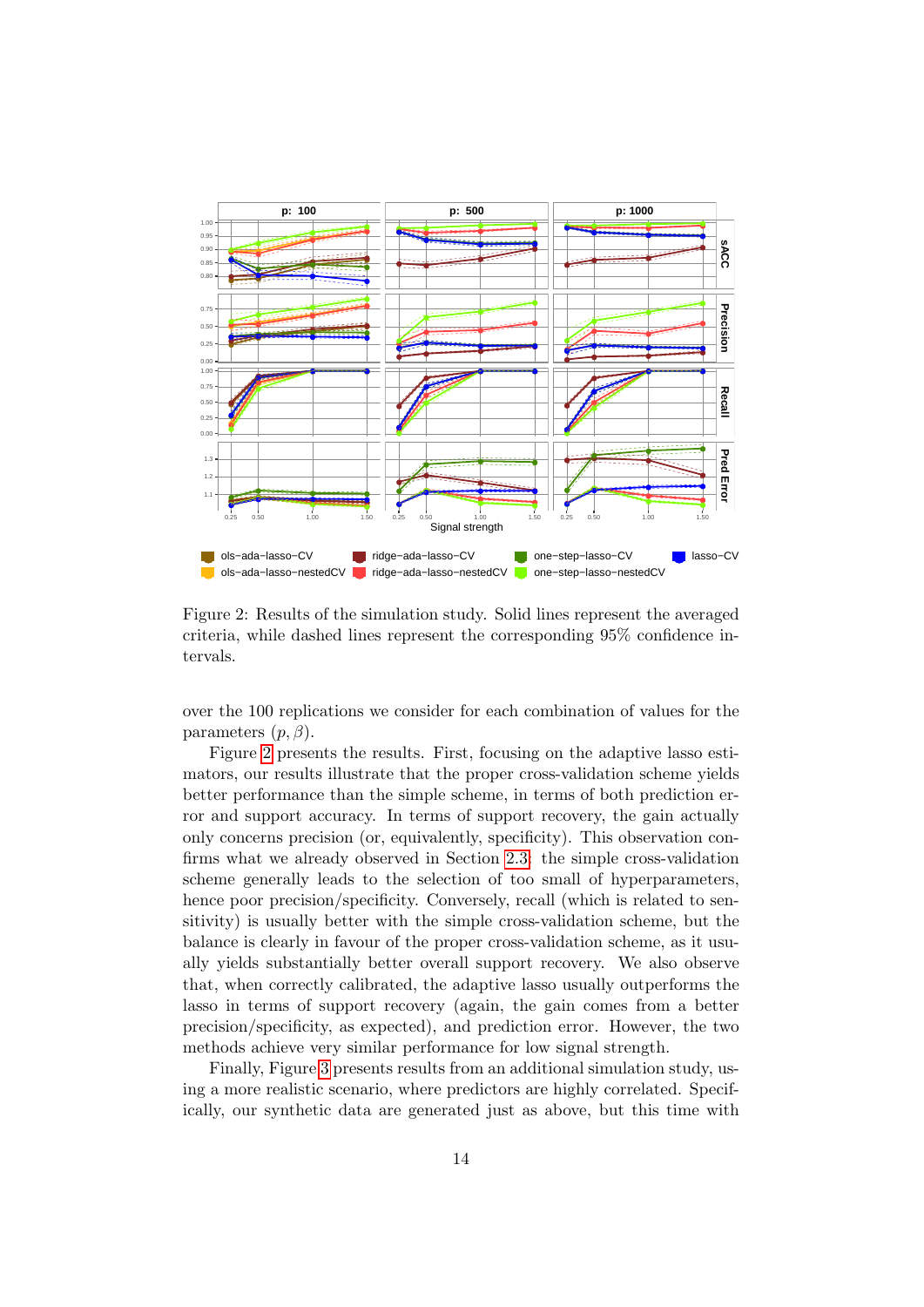<span id="page-14-0"></span>

Figure 3: Results of the additional simulation study inspired by the single cell data. Solid lines represent the averaged criteria, while dashed lines represent the corresponding 95% confidence intervals.

 $n = 100$  and  $p = 44$ , and with the variance-covariance matrix  $\Sigma$  of the predictors set to the empirical variance-covariance matrix of 44 of the transciption factors from the real data presented in Section [5.](#page-15-0) In this case, we make the number of non-zero parameters in vector  $\beta^*$  vary in  $p_0 \in \{5, 10, 20\}.$ We compute the one-step lasso, calibrated with either the simple crossvalidation scheme or the nested one, as well as the standard lasso. Results from this additional simulation study are mostly consistent with those of the previous simulation study. They confirm that calibration with the nested cross-validation scheme generally leads to better performance of the one-step lasso, in terms of support recovery (in particular precision/specificity) and prediction error. They also highlight that for low signal strengths, the proper nested scheme does not always lead to improved prediction error, especially for large  $p_0$ , compared to the simple (and improper) scheme. Moreover, for low signal strengths, the standard lasso performs a bit better than the one-step lasso in terms of prediction error in this setting.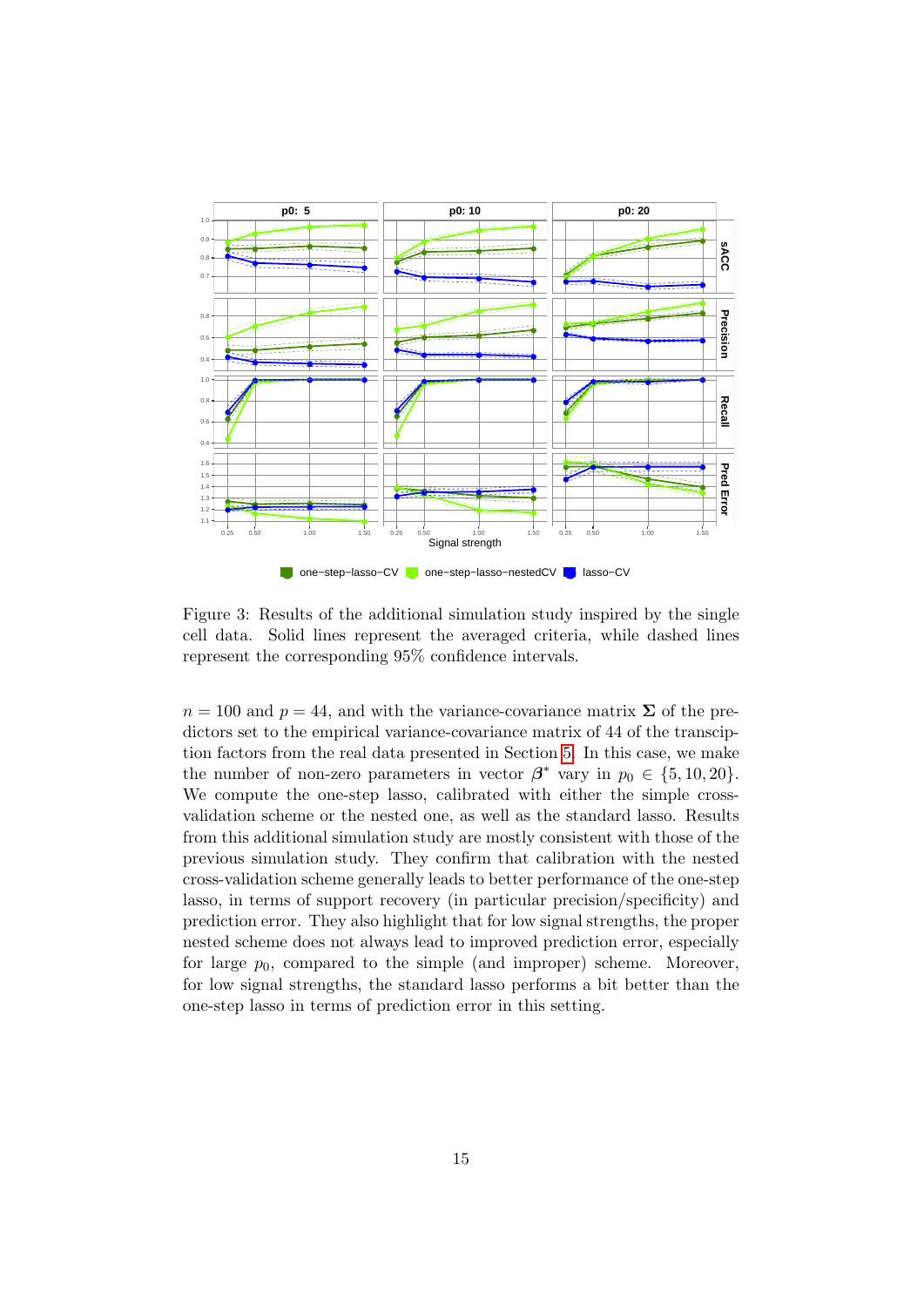### <span id="page-15-0"></span>5 Application to single-cell data

In this Section, we use single-cell data to illustrate the performance of the one-step lasso calibrated by 10-fold cross-validation, using either the simple or the nested scheme. For comparison, we also implement the lasso calibrated by the simple cross-validation scheme, which is appropriate in this case. We analyse data describing mielocytic leukemia cells undergoing differentiation to macrophage, described in [Kouno et al.](#page-19-11) [\(2013\)](#page-19-11); see also [Ollier](#page-19-3) [and Viallon](#page-19-3) [\(2017\)](#page-19-3). Briefly, expression levels of 45 transcription factors are measured on  $n = 120$  cells at 8 distinct time-points of this differentiation process. The main objective of [Kouno et al.](#page-19-11) [\(2013\)](#page-19-11) was to determine how associations among the 45 transcription factors vary over time. The authors focused on marginal associations and used univariate analyses, although graphical models, which describe conditional associations, might be better suited. Identification of the structure of a graphical model can be reduced to the identification and description of the neighbourhood of each covariate [\(Meinshausen et al., 2006\)](#page-19-12). For illustration, we here focus on the first timepoint, and consider, successively, each of the 45 transcription factors as the outcome of interest and the other 44 factors as the predictors. This leads to the construction of 45 linear regression models, which together can be used to construct a graphical model. Because it is out of the scope of the present work, we do not discuss, nor present, the estimated graphical models here. For each linear regression model, the prediction performance of each method (one-step lasso with the simple or nested cross-validation scheme and the standard lasso) is evaluated by 5-fold cross-validation repeated 100 times; see Figure [4.](#page-22-0) For 39 of the 45 considered models, the one-step lasso achieves a lower prediction error when calibrated using the proper nested cross-validation scheme. Moreover, even if the prediction error is generally better for the standard lasso compared to the one-step lasso (which may be explained by the low sample size in this application, and possibly low signal too), the one-step lasso outperforms the lasso for 13 models when using the proper nested cross-validation scheme for its calibration, while it never does when using the improper cross-validation scheme. Comparing the sizes of the supports for the parameter vectors produced by each method, the cumulative size of the supports for the 45 models is 464 for the lasso, 395 for the one-step lasso with improper cross-validation, and only 217 when proper cross-validation is used. Overall, these results confirm that the simple cross-validation scheme is generally not appropriate for the calibration of the one-step lasso, and that the nested cross-validation scheme usually yields sparser parameter estimates and lower prediction error.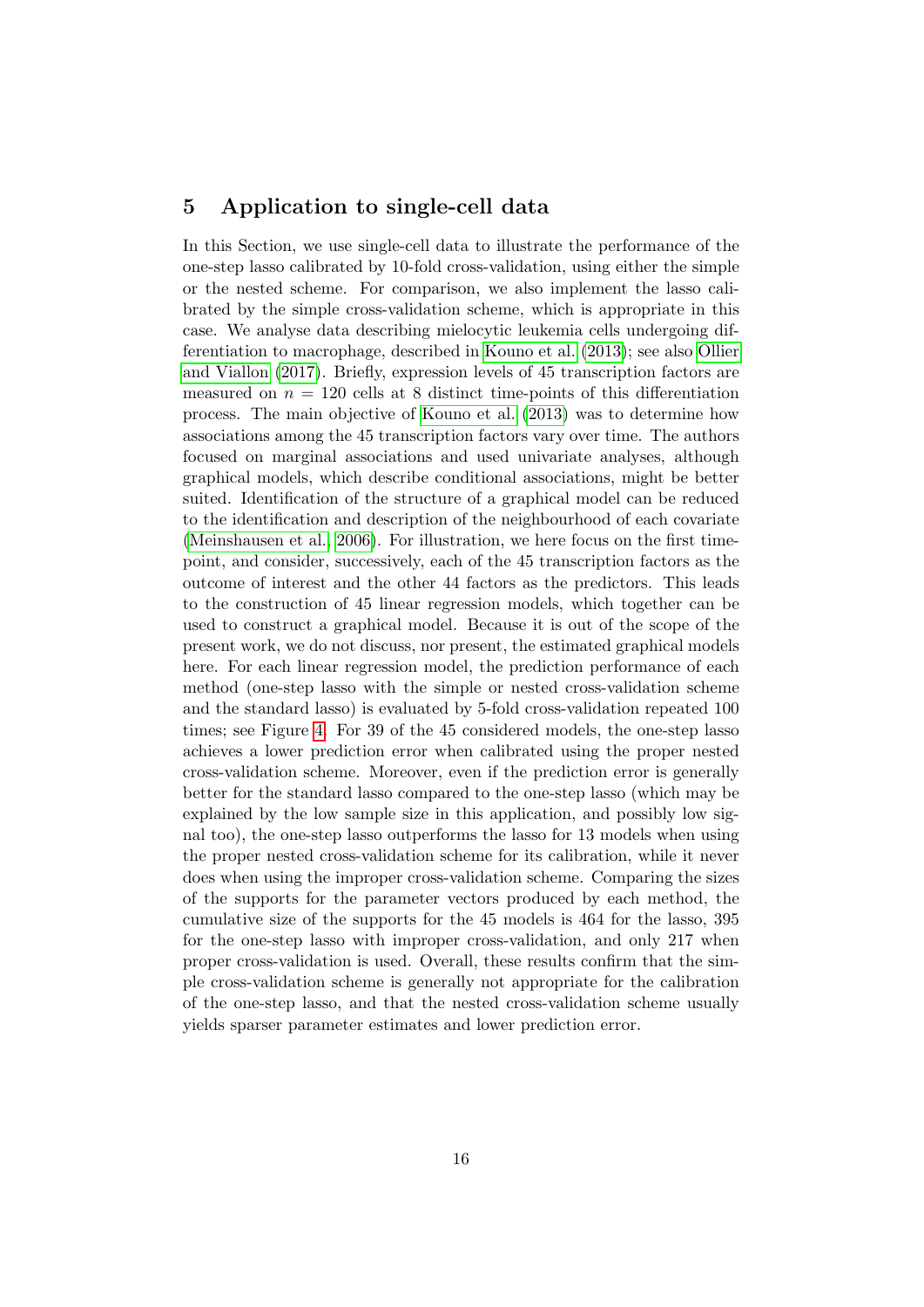### <span id="page-16-0"></span>6 Discussion-Conclusion

In this article, we described a defect of the simple  $K$ -fold cross-validation scheme when applied for the calibration of the adaptive lasso, with emphasis on the ols-adaptive and ridge-adaptive lasso, as well as the one-step lasso. We further described a refined cross-validation scheme, which is appropriate for the calibration of the adaptive lasso. Although well known by specialists, we believe the defect of the simple scheme has not been stressed enough in the literature, and many statistical analysts still overlook it when calibrating the adaptive lasso. In particular, although the general principle according to which the dataset used to train the model should not contain information from hold-out sample used to evaluate prediction performance is clearly violated when using the simple scheme for the calibration of the adaptive lasso, the specific implications of applying the cross-validation after constructing the weights on the full dataset are not as straightforward to appreciate as in other situations, i.e., when applying cross-validation after screening features on the full dataset.

We shall also stress that, although we focused on the K-fold crossvalidation here, our description applies to other versions of cross-validation [\(Arlot and Celisse, 2010\)](#page-17-6). Also, we focused on the adaptive lasso under linear regression models for simplicity, but similar defects are expected for the simple cross-validation scheme in the case of the adaptive generalized fused lasso [\(Viallon et al., 2016\)](#page-20-1), the adaptive data shared lasso [\(Ballout et al.,](#page-17-1) [2020,](#page-17-1) [Gross and Tibshirani, 2016,](#page-18-5) [Ollier and Viallon, 2017\)](#page-19-3)), as well as the adaptive lasso under alternative regression models, such as generalized linear models and Cox proportional hazard models [\(He et al., 2019\)](#page-19-6).

### Disclaimer

Where authors are identified as personnel of the International Agency for Research on Cancer/World Health Organization, the authors alone are responsible for the views expressed in this article and they do not necessarily represent the decisions, policy or views of the International Agency for Research on Cancer /World Health Organization.

### Declarations

#### Funding

Not applicable

#### Conflicts of interest/Competing interests

The authors declare no conflict of interest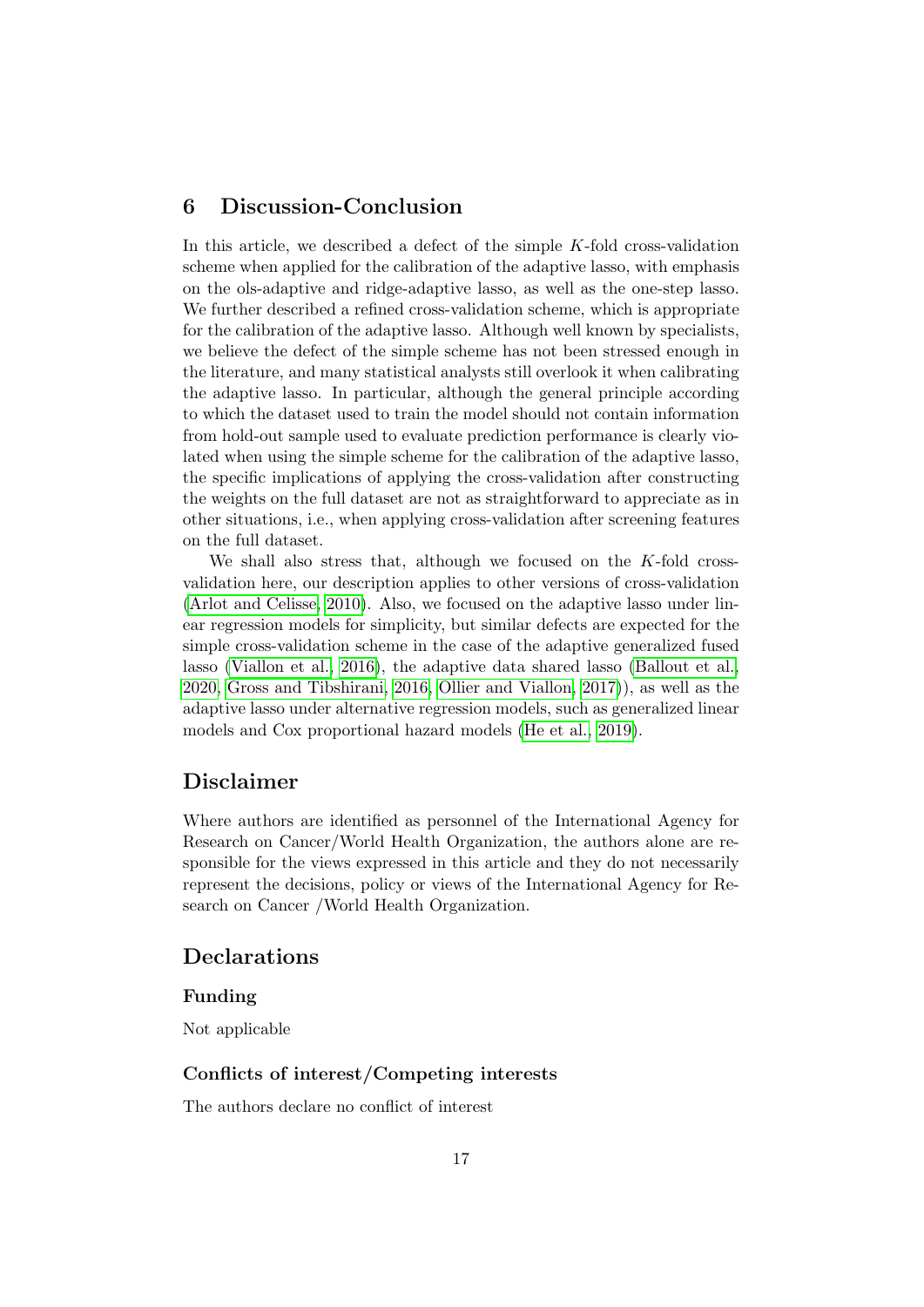#### Availability of data and material

Not applicable

#### Code availability

All our empirical results can be replicated using our R scripts available on [https://github.com/NadimBLT/AdapGlmnet-NestedCv.](https://github.com/NadimBLT/AdapGlmnet-NestedCv) In particular the Adalasso.Nestedcv function returns the optimal adaptive lasso estimator, with hyperparameter selected by the "nested" cross-validated scheme, in the case of the ols-adaptive lasso, the ridge-adaptive lasso and the one-step lasso.

### References

- <span id="page-17-8"></span>Ahrens, A., Hansen, C. B., and Schaffer, M. E. (2020). lassopack: Model selection and prediction with regularized regression in stata. The Stata Journal, 20(1):176–235.
- <span id="page-17-5"></span>Arlot, S. (2008). V -fold cross-validation improved: V -fold penalization. arXiv preprint [arXiv:0802.0566v](http://arxiv.org/abs/0802.0566)2.
- <span id="page-17-4"></span>Arlot, S. (2019). Minimal penalties and the slope heuristics: a survey. arXiv preprint [arXiv:1901.07277.](http://arxiv.org/abs/1901.07277)
- <span id="page-17-6"></span>Arlot, S. and Celisse, A. (2010). A survey of cross-validation procedures for model selection. Statistics surveys, 4:40–79.
- <span id="page-17-1"></span>Ballout, N., Garcia, C., and Viallon, V. (2020). Sparse estimation for case–control studies with multiple disease subtypes. Biostatistics. kxz063.
- <span id="page-17-2"></span>Ballout, N. and Viallon, V. (2019). Structure estimation of binary graphical models on stratified data: Application to the description of injury tables for victims of road accidents. Statistics in Medicine, 38(14):2680–2703.
- <span id="page-17-7"></span>Bates, S., Hastie, T., and Tibshirani, R. (2021). Cross-validation: what does it estimate and how well does it do it? arXiv preprint stat.ME: 2104.00673.
- <span id="page-17-3"></span>Bühlmann, P. and Meier, L. (2008). Discussion: One-step sparse estimates in nonconcave penalized likelihood models. Ann. Statist., 36(4):1534–1541.
- <span id="page-17-0"></span>Bühlmann, P. and van De Geer, S. (2011). Statistics for high-dimensional data: methods, theory and applications. Springer Science & Business Media.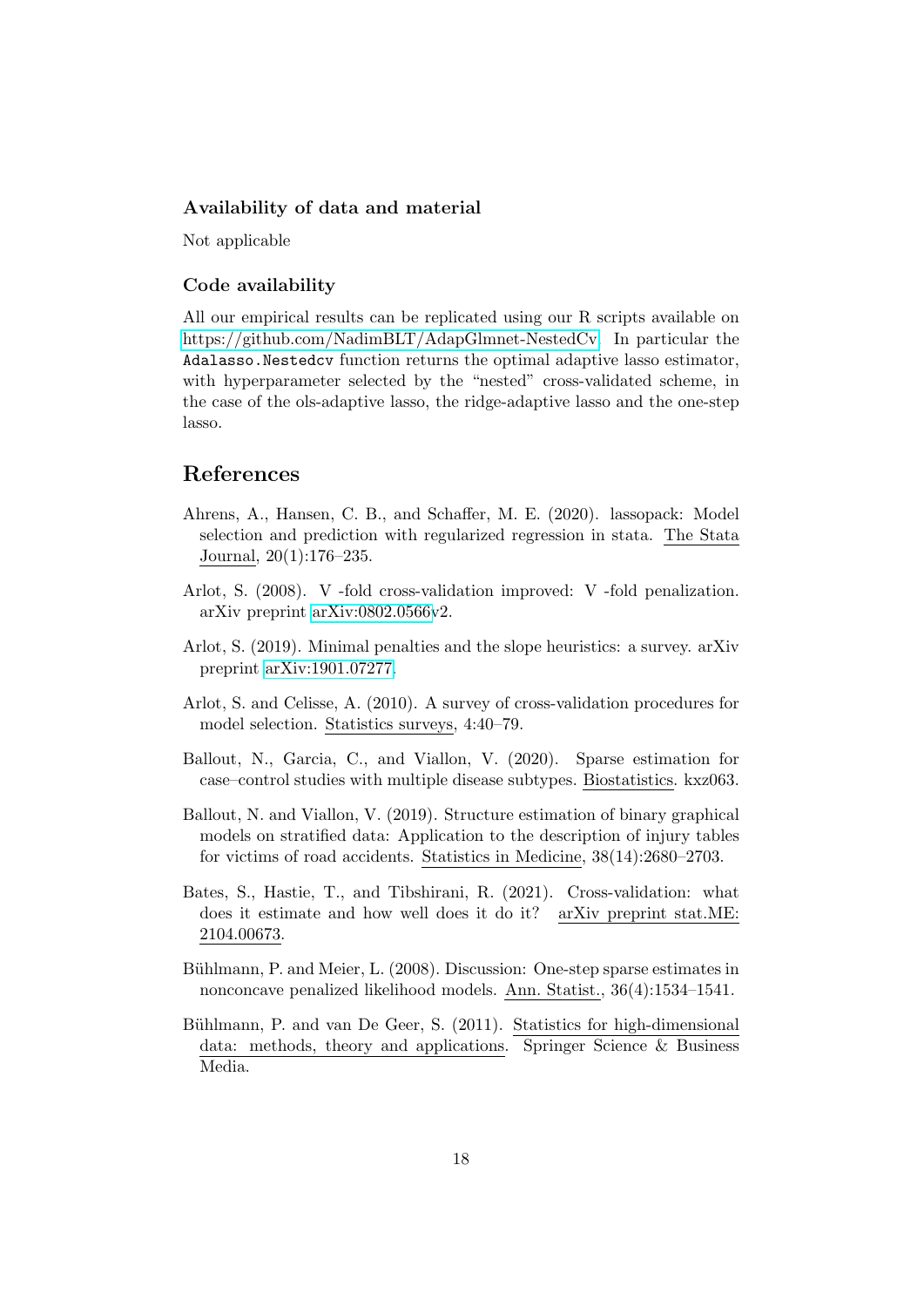- <span id="page-18-11"></span>Chang, C., Sung, C.-Y., Hsiao, H., Chen, J., Chen, I.-H., Kuo, W.-T., Cheng, L.-F., Korla, P. K., Chung, M.-J., Wu, P.-J., et al. (2020). Hdmac: a web-based interactive program for high-dimensional analysis of molecular alterations in cancer. Scientific reports, 10(1):1–10.
- <span id="page-18-7"></span>Chen, J. and Chen, Z. (2008). Extended bayesian information criteria for model selection with large model spaces. Biometrika, 95(3):759–771.
- <span id="page-18-8"></span>Chichignoud, M., Lederer, J., and Wainwright, M. J. (2016). A practical scheme and fast algorithm to tune the lasso with optimality guarantees. The Journal of Machine Learning Research, 17(1):8162–8181.
- <span id="page-18-10"></span>Courtois, E., Tubert-Bitter, P., and Ahmed, I. (2021). New adaptive lasso ´ approaches for variable selection in automated pharmacovigilance signal detection. Research Square preprint DOI: 10.21203/rs.3.rs-384204/v1.
- <span id="page-18-12"></span>Dessie, E. Y., Tsai, J. J., Chang, J.-G., and Ng, K.-L. (2021). A novel mirna-based classification model of risks and stages for clear cell renal cell carcinoma patients. BMC bioinformatics, 22(10):1–16.
- <span id="page-18-3"></span>Donoho, D. L. et al. (2000). High-dimensional data analysis: The curses and blessings of dimensionality. AMS math challenges lecture, 1(2000):32.
- <span id="page-18-1"></span>Fan, J. and Li, R. (2006). Statistical challenges with high dimensionality: Feature selection in knowledge discovery. arXiv preprint [math/0602133.](http://arxiv.org/abs/math/0602133)
- <span id="page-18-6"></span>Friedman, J., Hastie, T., and Tibshirani, R. (2010). Regularization paths for generalized linear models via coordinate descent. Journal of statistical software, 33(1):1.
- <span id="page-18-9"></span>Giacobino, C., Sardy, S., Diaz-Rodriguez, J., Hengartner, N., et al. (2017). Quantile universal threshold. Electronic Journal of Statistics, 11(2):4701– 4722.
- <span id="page-18-0"></span>Giraud, C. (2014). Introduction to high-dimensional statistics. Chapman and Hall/CRC.
- <span id="page-18-5"></span>Gross, S. M. and Tibshirani, R. (2016). Data shared lasso: A novel tool to discover uplift. Computational statistics & data analysis, 101:226–235.
- <span id="page-18-2"></span>Hastie, T., Tibshirani, R., and Friedman, J. (2009). The elements of statistical learning: data mining, inference, and prediction. Springer Science & Business Media.
- <span id="page-18-4"></span>Hastie, T., Tibshirani, R., and Wainwright, M. (2015). Statistical learning with sparsity: the lasso and generalizations. Chapman and Hall/CRC.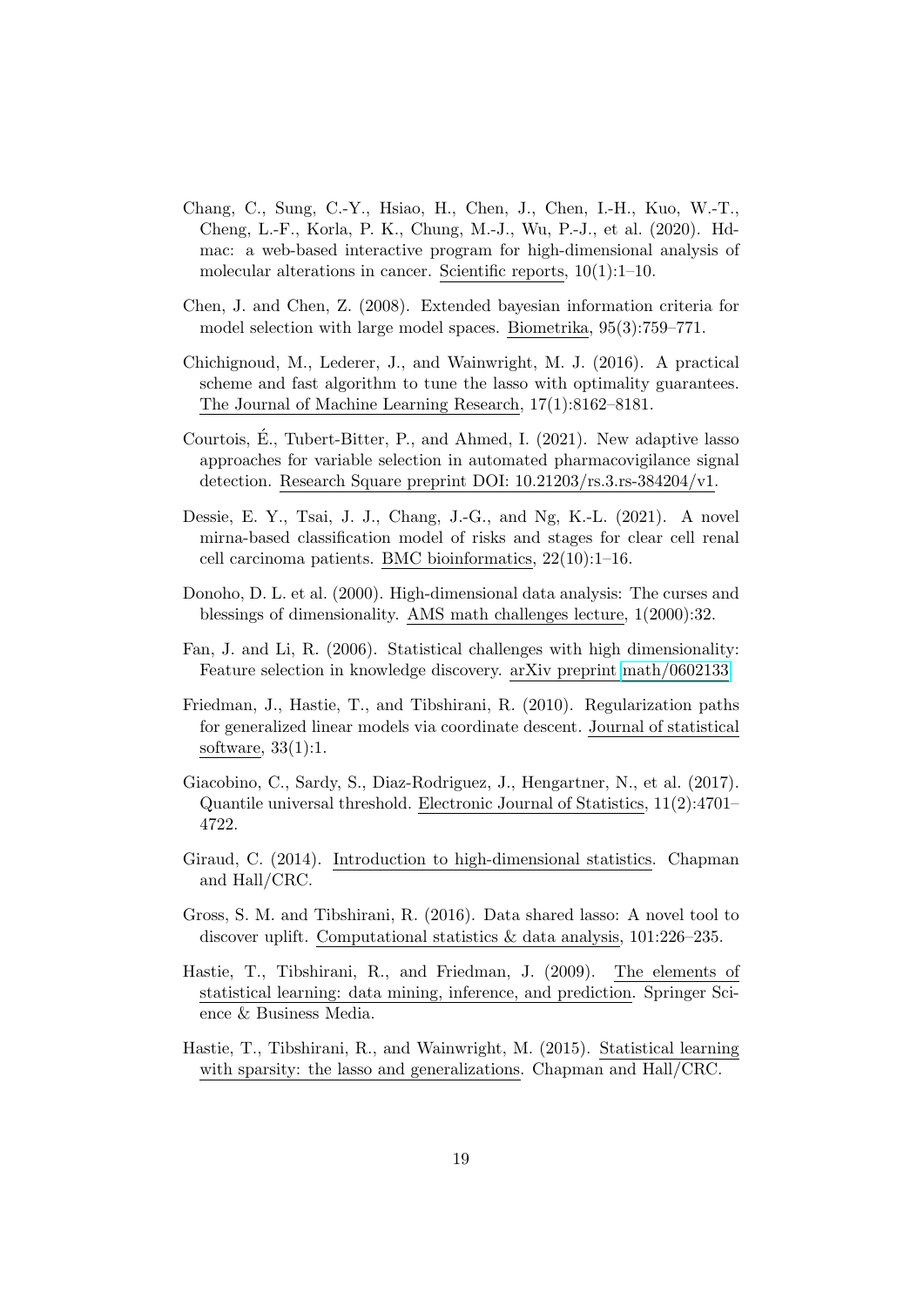- <span id="page-19-6"></span>He, K., Wang, Y., Zhou, X., Xu, H., and Huang, C. (2019). An improved variable selection procedure for adaptive lasso in high-dimensional survival analysis. Lifetime data analysis, 25(3):569–585.
- <span id="page-19-9"></span>Hoerl, A. E. and Kennard, R. W. (1970). Ridge regression: Biased estimation for nonorthogonal problems. Technometrics, 12(1):55–67.
- <span id="page-19-0"></span>Huang, J., Horowitz, J. L., Ma, S., et al. (2008a). Asymptotic properties of bridge estimators in sparse high-dimensional regression models. The Annals of Statistics, 36(2):587–613.
- <span id="page-19-10"></span>Huang, J., Ma, S., and Zhang, C.-H. (2008b). Adaptive lasso for sparse high-dimensional regression models. Statistica Sinica, pages 1603–1618.
- <span id="page-19-2"></span>Jacob, L., Obozinski, G., and Vert, J.-P. (2009). Group lasso with overlap and graph lasso. In Proceedings of the 26th annual international conference on machine learning, pages 433–440.
- <span id="page-19-11"></span>Kouno, T., de Hoon, M., Mar, J. C., Tomaru, Y., Kawano, M., Carninci, P., Suzuki, H., Hayashizaki, Y., and Shin, J. W. (2013). Temporal dynamics and transcriptional control using single-cell gene expression analysis. Genome biology, 14(10):1–12.
- <span id="page-19-7"></span>Krämer, N., Schäfer, J., and Boulesteix, A.-L. (2009). Regularized estimation of large-scale gene association networks using graphical gaussian models. BMC bioinformatics, 10(1):1–24.
- <span id="page-19-4"></span>Krstajic, D., Buturovic, L. J., Leahy, D. E., and Thomas, S. (2014). Crossvalidation pitfalls when selecting and assessing regression and classification models. Journal of cheminformatics,  $6(1)$ :1–15.
- <span id="page-19-12"></span>Meinshausen, N., Bühlmann, P., et al. (2006). High-dimensional graphs and variable selection with the lasso. The annals of statistics, 34(3):1436–1462.
- <span id="page-19-3"></span>Ollier, E. and Viallon, V. (2017). Regression modeling on stratified data with the lasso. Biometrika, 104(1):84–96.
- <span id="page-19-8"></span>Pollard, J. D., Haq, K. T., Lutz, K. J., Rogovoy, N. M., Paternostro, K. A., Soliman, E. Z., Maher, J., Lima, J. A., Musani, S. K., and Tereshchenko, L. G. (2021). Electrocardiogram machine learning for detection of cardiovascular disease in african americans: the jackson heart study. European Heart Journal-Digital Health, 2(1):137–151.
- <span id="page-19-5"></span>Stone, M. (1974). Cross-validatory choice and assessment of statistical predictions. Journal of the Royal Statistical Society, Series B, 36:111–147.
- <span id="page-19-1"></span>Tibshirani, R. (1996). Regression shrinkage and selection via the lasso. Journal of the Royal Statistical Society: Series B (Methodological), 58(1):267–288.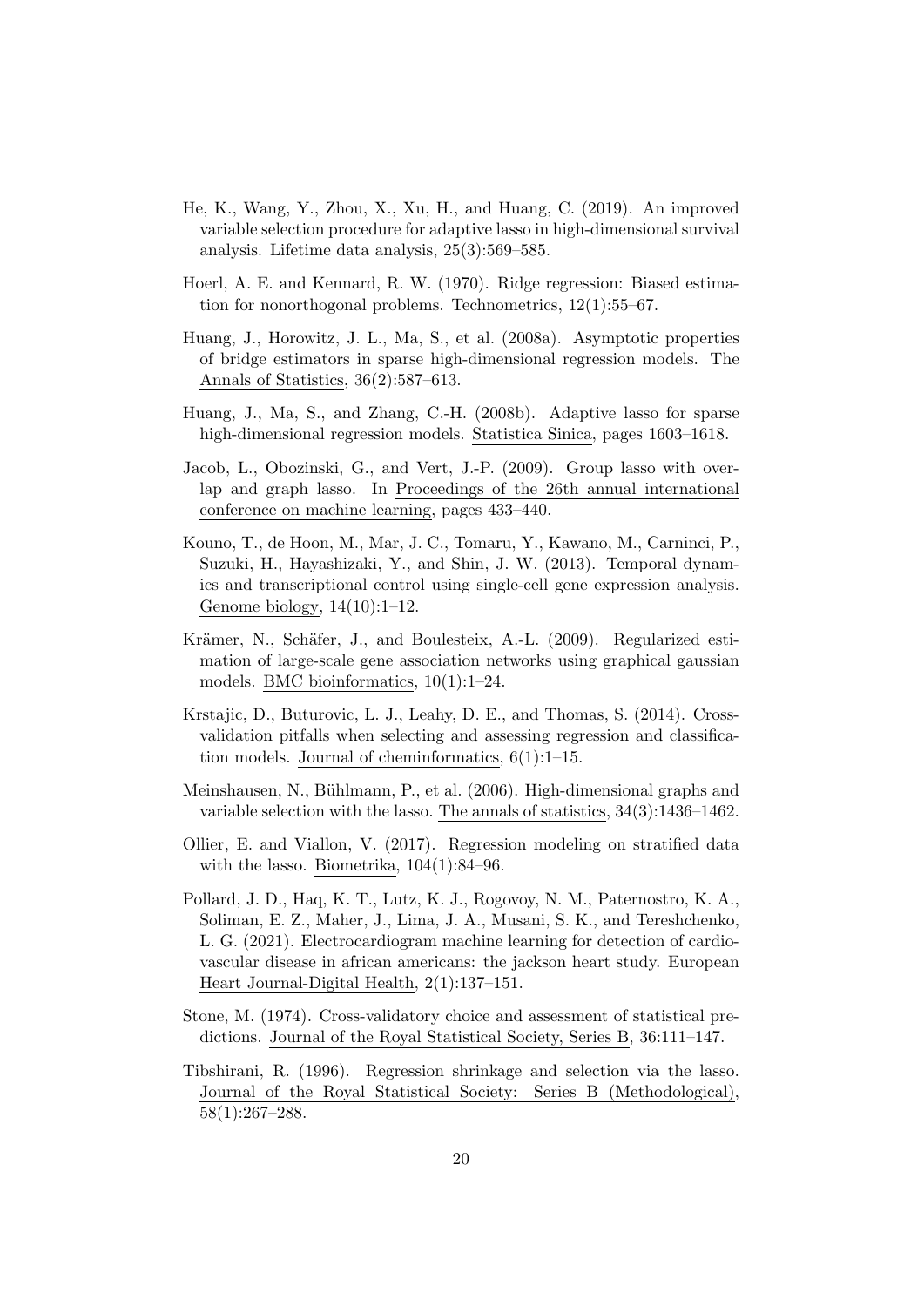- <span id="page-20-0"></span>Tibshirani, R., Saunders, M., Rosset, S., Zhu, J., and Knight, K. (2005). Sparsity and smoothness via the fused lasso. Journal of the Royal Statistical Society: Series B (Statistical Methodology), 67(1):91–108.
- <span id="page-20-4"></span>Varma, S. and Simon, R. (2006). Bias in error estimation when using crossvalidation for model selection. BMC bioinformatics, 7(1):1–8.
- <span id="page-20-1"></span>Viallon, V., Lambert-Lacroix, S., Hoefling, H., and Picard, F. (2016). On the robustness of the generalized fused lasso to prior specifications. Statistics and Computing, 26(1):285–301.
- <span id="page-20-3"></span>Zhang, J., Jeng, X. J., and Liu, H. (2008). Some two-step procedures for variable selection in high-dimensional linear regression. arXiv preprint [arXiv:0810.1644.](http://arxiv.org/abs/0810.1644)
- <span id="page-20-2"></span>Zou, H. (2006). The adaptive lasso and its oracle properties. Journal of the American statistical association, 101(476):1418–1429.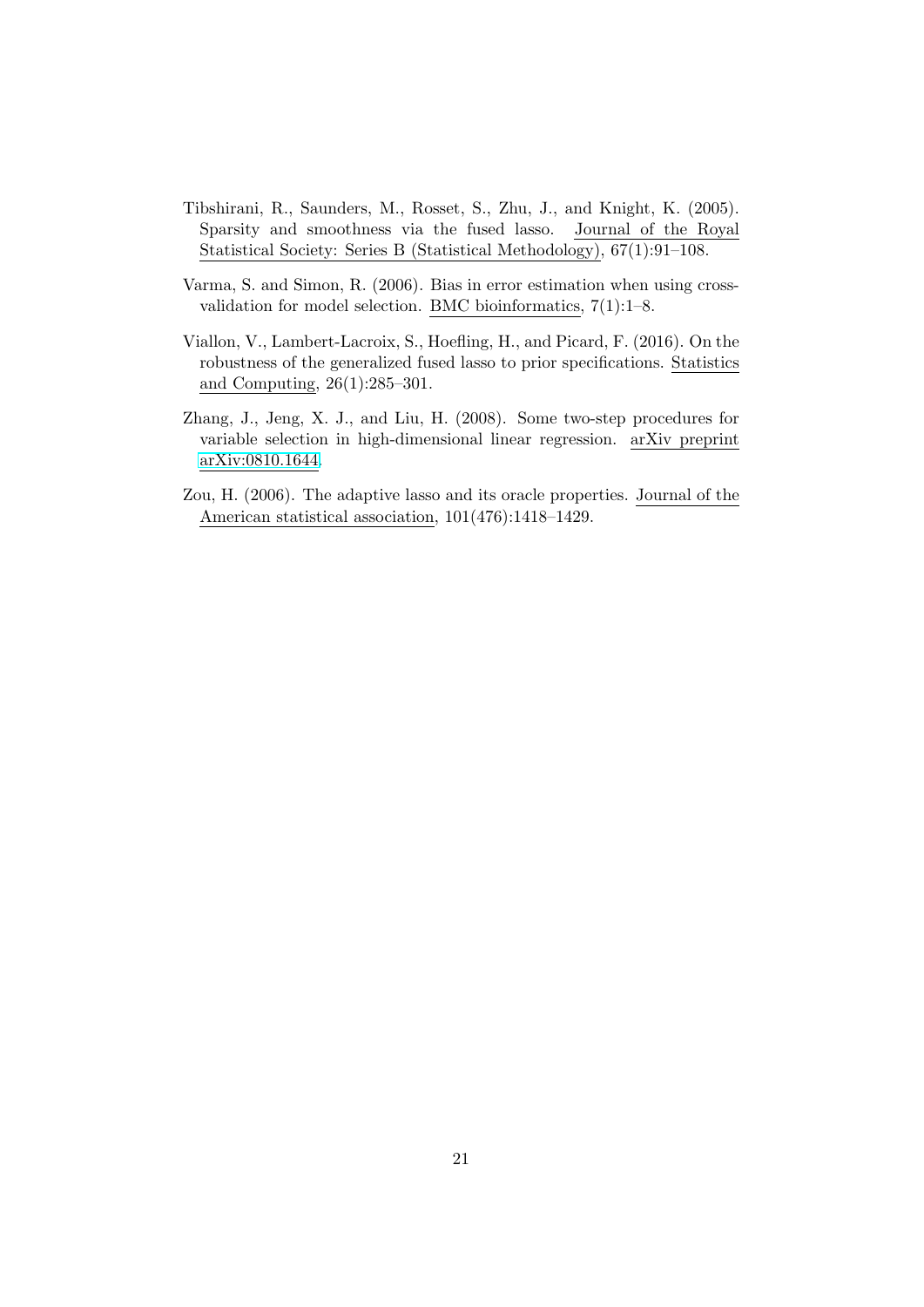# <span id="page-21-1"></span>A Pseudo-code of the simple K-fold cross-validation scheme for the calibration of the (adaptive) lasso

The pseudo-code detailed in Algorithm [3](#page-21-0) below describes the function sCVLasso: when applied to the sample  $D = \{y_i, \mathbf{x}_i\}_{i=1}^n$ , with weights **w** and number of folds K, it produces the adaptive Lasso estimator  $\hat{\boldsymbol{\beta}}_{ada}^{CV}(\mathbf{w}) = \hat{\boldsymbol{\beta}}_{ada}(\lambda^{CV}, \mathbf{w})$ , with hyperparameter  $\lambda^{\text{CV}}$  set to its value minimizing a K-fold cross-validated prediction error. Keep in mind that this simple scheme is not appropriate if weights w are derived from the data, as is the case for the the ols-adaptive lasso, ridge-adaptive lasso and one-step lasso, estimators.

<span id="page-21-0"></span>Algorithm 3: The simple K-fold cross-validation  $\mathrm{sCVLasso}(D, \mathbf{w}, K)$  for the calibration the lasso. We recall that this scheme is not valid and should therefore not be used in the case of the adaptive lasso.

**Data:** Sample:  $D = \{y_i, \mathbf{x}_i\}_{i=1}^n$ , Weights: **w**, Number of folds: K  ${\rm \bf Result:} \ \hat{\boldsymbol{\beta}}_{\rm ada}^{\rm CV}({\rm \bf w})$ Computation of a sequence  $\Lambda := \Lambda(D, \mathbf{w}) = (\lambda_1, \dots, \lambda_R);$ Division of D into K folds:  $D = \bigcup_{k=1}^{K} \{D^{(k)}\};$ for  $k \in \{1, \ldots, K\}$  do for  $r \in \{1, \ldots, R\}$  do  $\hat{\boldsymbol{\beta}}_{r,k} = \text{Lasso}(D \setminus D^{(k)}, \mathbf{w}, \lambda_r);$  $E_{r,k} = \text{Pred}.\text{Error}(D^{(k)}, \hat{\boldsymbol{\beta}}_{r,k});$ end end  $r^* = \operatorname{argmin}_r \left\{ \sum_{k=1}^K E_{r,k} \right\};$  $\lambda^{\text{CV}} = \lambda_{r^*};$  $\hat{\boldsymbol{\beta}}_{\text{ada}}^{\text{CV}}(\mathbf{w}) = \hat{\boldsymbol{\beta}}_{\text{ada}}(\lambda^{\text{CV}}, \mathbf{w});$